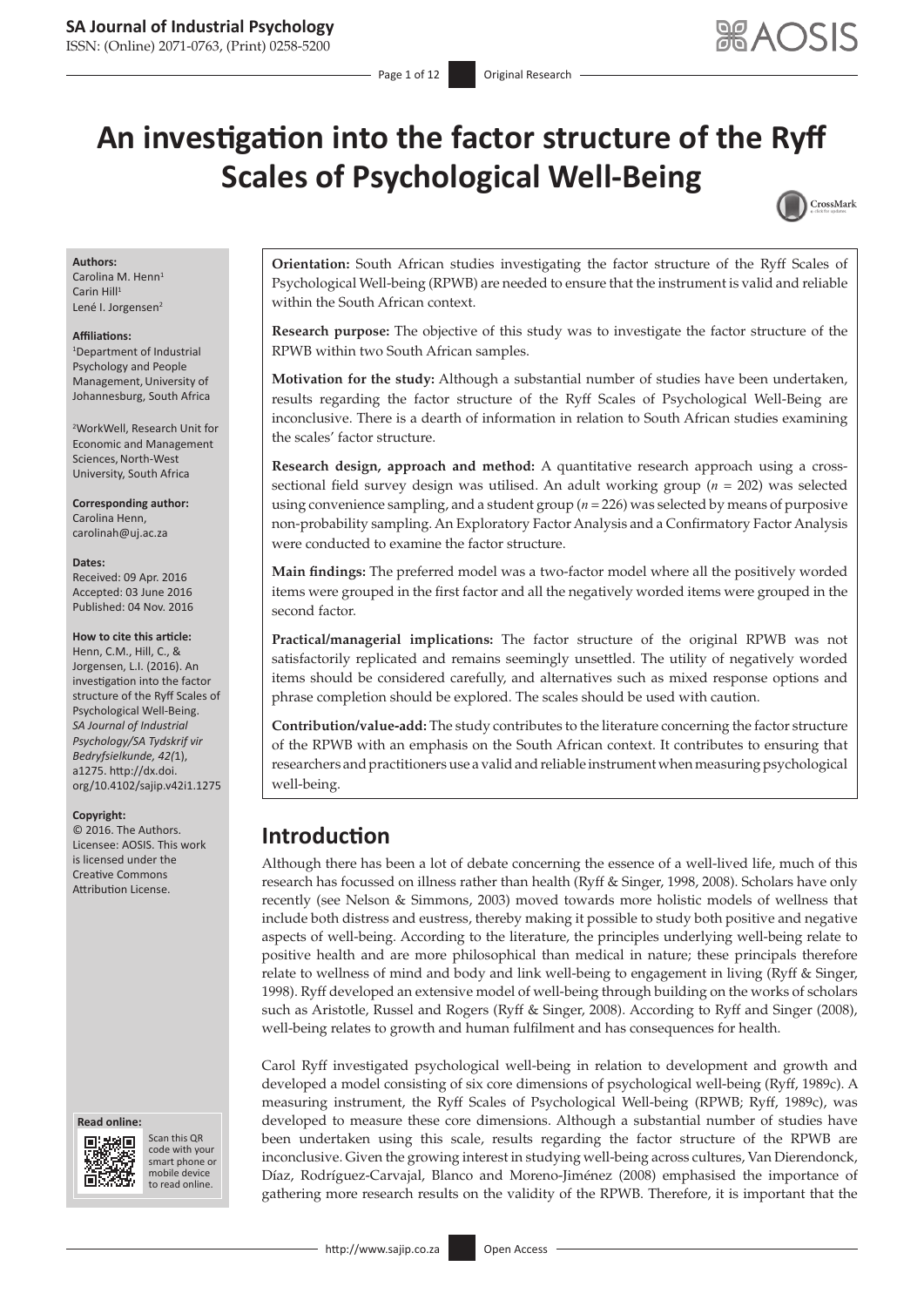scale's psychometric properties are given due consideration (Springer, Hauser & Freese, 2006).

### **Research purpose and objectives**

This study aims to add to the current body of knowledge by examining the factor structure of the RPWB in a South African sample. Although various South African studies have used the RPWB as a measuring instrument (see Boers, 2014; Botha, 2006; Edwards & Edwards, 2012; Erhabor & Ndlovo, 2013; Jones, 2014; Steyn & Roux, 2009; Vazi *et al*., 2013; Vercueil, 2010; Victor, 2013), there have been no published SouthAfrican peer-reviewed studies investigating the factor structure of the RPWB. Vazi *et al*. (2013) and Boers (2014) reported on factor structure in the course of answering other, non-related research questions. Therefore, it is prudent to investigate whether the RPWB is a suitable measuring instrument for use in South Africa.

The present study used the 84-item version of the RPWB based on Burns and Machin's (2009) caution that failure to use longer versions in the validation of the RPWB could potentially result in the loss of a substantial amount of meaningful data because various sample characteristics could influence the factor structure when using a smaller item pool. This study followed a similar approach to that used by Burns and Machin (2009) to validate Ryff's underlying structure. This approach involves first conducting an Exploratory Factor Analysis (EFA) and then using Confirmatory Factor Analysis (CFA) to compare the extracted model to the best fitting models identified in the literature.

### **Well-being**

Despite an abundance of research, a single agreed-upon definition of well-being remains elusive (cf. Dodge, Paly, Huyton & Sanders, 2012). There are a number of reasons for the diversity of views concerning well-being, including (1) the various factors that are considered to form part of the well-being construct, such as work and health satisfaction, life satisfaction and levels of enjoyment or depression or anger (Diener, Kesebir & Lucas, 2008; Henn, 2013); (2) the variety of disciplines investigating well-being, such as psychology, economics, health studies, sociology and anthropology (De Chavez, Backett-Milburn, Parry & Platt, 2005; Roodt, 1991); and (3) the numerous labels ascribed to the various well-being related factors (Roodt, 1991).

The World Health Organisation (WHO) defined health as 'a state of complete physical, mental and social well-being and not merely the absence of disease or infirmity' (Preamble to the Constitution of the World Health Organisation, p. 100). Well-being literature endorses this definition by focussing on both the absence of negative factors (such as illness) and the presence of positive factors (such as life satisfaction) (Henn, 2013). De Chavez *et al*. (2005) studied well-being in a variety of disciplines and concluded that although well-being seems to be all-encompassing, in order for its use to be maximised, researchers need to be explicit in their definition, context and measurement of well-being. Huta and Waterman (2014)

similarly suggested that the challenges facing the concept of well-being can be addressed by clarifying three classification and terminology considerations, namely: (1) degree of centrality (distinguishing core concepts); (2) category of analysis (stating whether the definition is related to orientations, behaviours, experiences or functioning); and (3) level of trait or state measurement (focussing on whether well-being will be measured as a trait and/or state and whether trait and/or state comparisons will be made).

### **Psychological well-being**

The present study views well-being as part of the discipline of psychology. De Chavez *et al*. (2005) found well-being to be a part of but not synonymous with mental and/or psychological health. Van Dierendonck *et al*. (2008) explained that people have always sought to know what the 'good life' entails and this good life has consequently been directly linked to both well-being and happiness. The degree of centrality for the present study lies within the eudaimonic approach to wellbeing and happiness. According to Deci and Ryan (2008), research regarding well-being can be divided into two approaches, namely hedonic and eudaimonic approaches. Although Kashdan, Biswas-Diener and King (2008) cautioned against differentiating between hedonia and eudaimonia within well-being research stating that the distinction does not translate well to science, Waterman (2008) responded to this caution with a summary of evidence that demonstrates that hedonia and eudaimonia embody '… inter-related but reliably distinguishable and qualitatively distinct conceptions of happiness making independent contributions to an array of outcome variables' (p. 234).

There is an array of conceptual and operationalisation definitions of eudaimonia and hedonia (see Huta & Waterman, 2014). Because the present study relates to Ryff's operationalisation of psychological well-being, the operational definitions of hedonia and eudaimonia that underlie Ryff's work are discussed. According to Huta and Waterman (2014), Ryff's conceptual definition of hedonia focusses on subjective experiences of well-being, more precisely in relation to contentment and/or happiness, life satisfaction and positive affect. Eudaimonia, as part of trait psychological well-being, is central to Ryff's empirical research and her conceptual definition references a person who is healthy, well, functions optimally and who can succeed despite life's existential challenges (Huta & Waterman, 2014; Ryff & Singer, 2008). Ryff developed a model of psychological well-being that falls within the eudaimonic tradition; this model has 'intuitive appeal' (Burns & Machin, 2009, p. 2) and has generated much research interest. Ryff's model of psychological well-being draws widely from various theories, such as the humanistic understandings of Maslow, Allport and Rogers (Ryff & Keyes, 1995), the utilitarian philosophy of Mill and Russell (Ryff, 2013a) and life-span theories of human development such as Erikson's stages of development (Burns & Machin, 2009; Ryff & Keyes, 1995; Triadó, Villar, Solé & Celdrán, 2007). The final model of psychological well-being proposed by Ryff consists of six factors, which are described below (Ryff, 1989c):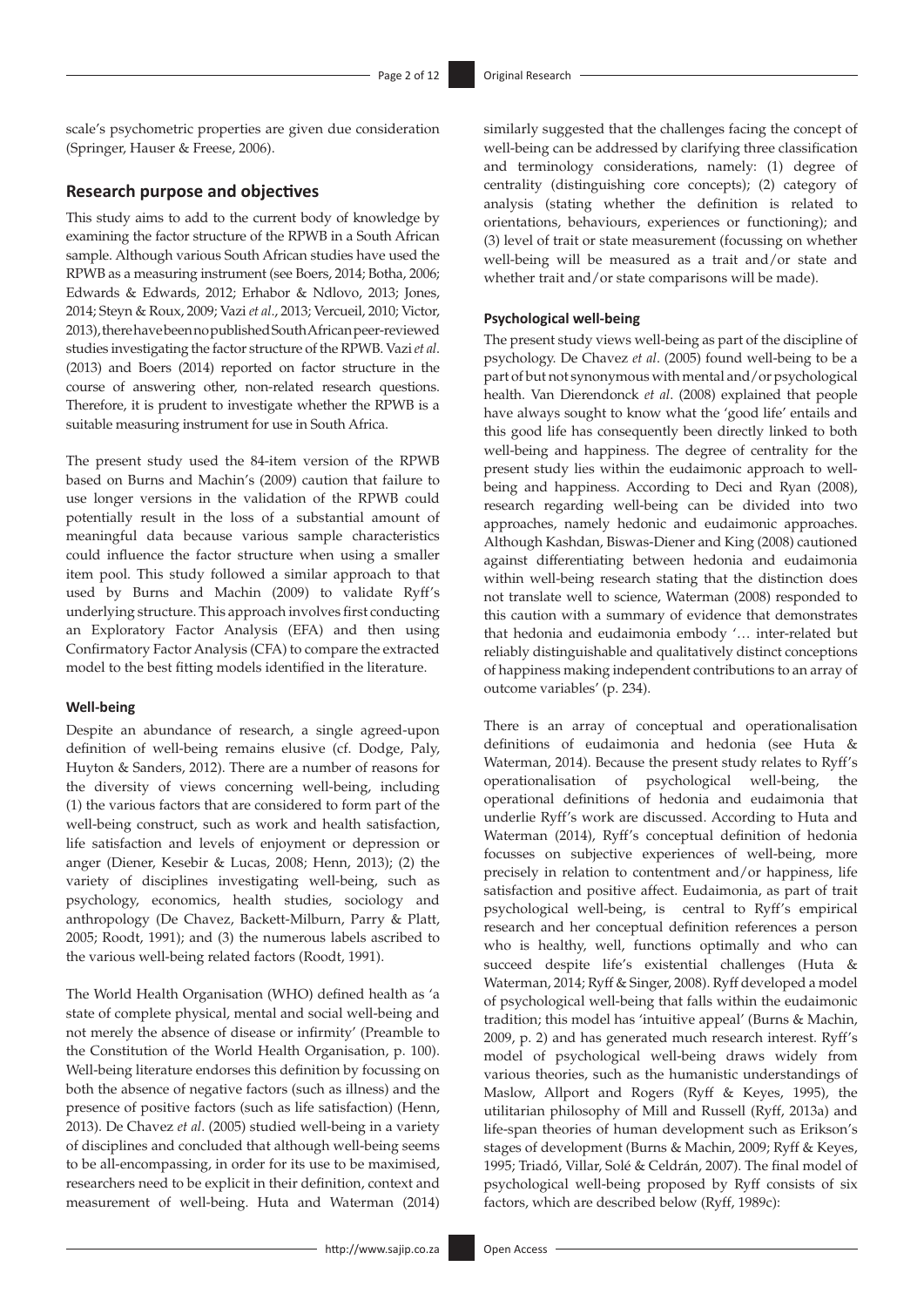- • *Self-acceptance:* To have a realistic perception of the self, including both good and bad qualities, and still be able to accept oneself:
- • *Positive relations with others*: To be able to form warm, caring relationships with others; the capability to develop intimacy and to show empathy with others.
- Autonomy: The ability to make one's own decisions without relying on, or waiting for, the approval of others; the ability to measure oneself according to one's own beliefs and not the beliefs of others.
- Environmental mastery: The ability to manage the environment and to mould environments, or to choose environments, which align with one's needs and values:
- Purpose in life: Having goals in life and a sense that one's life has purpose and meaning; living intentionally and with clear direction.
- Personal growth: To continuously grow and develop as a person; working towards optimising one's full potential.

In addition to conceptualising a eudaimonic model of psychological well-being, Ryff and various other researchers identified major correlates regarded as frequent antecedents, consequences or complements of psychological well-being. These include biological correlates, indicating that psychological well-being has positive health benefits in relation to the cardiovascular, neuroendocrine, musculoskeletal and immune systems (Boehm & Kubzansky, 2012; Ryff & Singer, 2006; Ryff *et al*., 2006). Kitayama, Karasawa, Curhan, Ryff and Markus (2010) found a link between culture and wellbeing, while Ryff (2013b) reported on the linkage between family experiences and well-being. Socio-demographic correlates, such as age and socio-economic status, have been noted in the literature to be linked to well-being (Ryff & Singer, 2008). Psychological well-being has further been indicated to be related to psychological constructs, such as life experiences, emotional intelligence and personality traits (Augusto-Landa, Pulido-Martos & Lopez-Zafra, 2011; Ryff, 2013b). A strong positive link was also found between educational standing and psychological well-being (referring to personal growth and purpose in life) (see Ryff & Singer, 2008).

It is possible to identify four categories of analysis in relation to psychological well-being: (1) *orientation,* which addresses the 'why' of behaviour; (2) *behaviour,* which investigates the nature of an individual's behaviour; (3) *experiences,* which focusses on subjective experiences such as affect and cognitive-affective appraisal; and (4) *functioning,* which examines a person's way of behaving, thinking and functioning that is generally accepted as positive or effective (Huta & Waterman, 2014). The RPWB model's conceptualisation embodies the functioning category of analysis (see Huta & Waterman, 2014). Research has shown that psychological well-being as conceptualised by Ryff can be described as an outcome variable as well as a predictor and can be determined through self-reports, observer ratings or performance scores (see Huta & Waterman, 2014, p. 1432–1434). As an outcome variable, psychological

well-being has been shown to be influenced by people's context (Ryff & Singer, 2008). Steger, Kashdan and Oishi (2008) indicated that psychological well-being has been reported to be an outcome of meaningful activities such as healthy relationships. When psychological needs such as belongingness and purpose in life are met, well-being is experienced (see Steger *et al*., 2008). The presence of secure relationships where autonomy, relatedness and competence are experienced also seems to aid well-being (Ryan & Deci, 2001). Finally, Ryff, Magee, Kling and Wing (1999) indicated that wealth has a positive effect on well-being (specifically, self-acceptance, purpose, mastery and growth).

In terms of acting as a predictor, research has found that RPWB strongly predicts multiple levels of well-being (such as environmental mastery, self-acceptance, and purpose in life) in life experiences of parenthood (Ryff *et al*., 1999). Literature shows that positive relations (a defining element of RPWB) predict physiological functioning and health outcomes (see Ryan & Deci, 2001) and significant positive relations have been reported between well-being and immune functions (see Ryff, 2013b). Studies have shown that participants with lower cortisol outputs showed higher psychological well-being while eudaimonic well-being has also been linked with insular cortex volume (needed for a variety of higher-order functions) (Ryff, 2013b). The protective influence of purpose of life has been reported in epidemiological studies (risk of cognitive impairment) and various other studies have shown that high psychological well-being predicts health and biological regulation (Ryff, 2013b).

According to Huta and Waterman (2014), a person's degree of eudaimonia (or hedonia) can be determined through either a trait or a state level of measurement. 'Traits' traditionally represent a person's characteristic that stays fairly constant across time and situations; in contrast, the way in which a person adapts to a specific situation is referred to as a 'state' (Hamaker, Nesselroade & Molenaar, 2007). Ryff (1989c) developed the RPWB to measure the six factors of trait eudaimonic functioning and the scale has subsequently been used extensively (Abbott *et al*., 2006; Huta & Waterman, 2014; Springer *et al*., 2006).

## **The Ryff Scales of Psychological Well-Being**

The original RPWB questionnaire consisted of 20 items per scale and includes a total of 120 items. Shortened versions of the RPWB containing 84 items (14 items per scale), 54 items (9 per items per scale), 42 items (7 items per scale) and 18 items (3 items per scale) have also been used in research (Abbott *et al*., 2006). Van Dierendonck (2004) developed an alternative short version of the RPWB consisting of 39 items. The proliferation of versions is because of the fact that the many validation studies have been unable to generate sufficient indisputable support for Ryff's original *a priori* sixfactor model (Abbott *et al*., 2006); additionally shorter versions of the RPWB seemed to increase its structural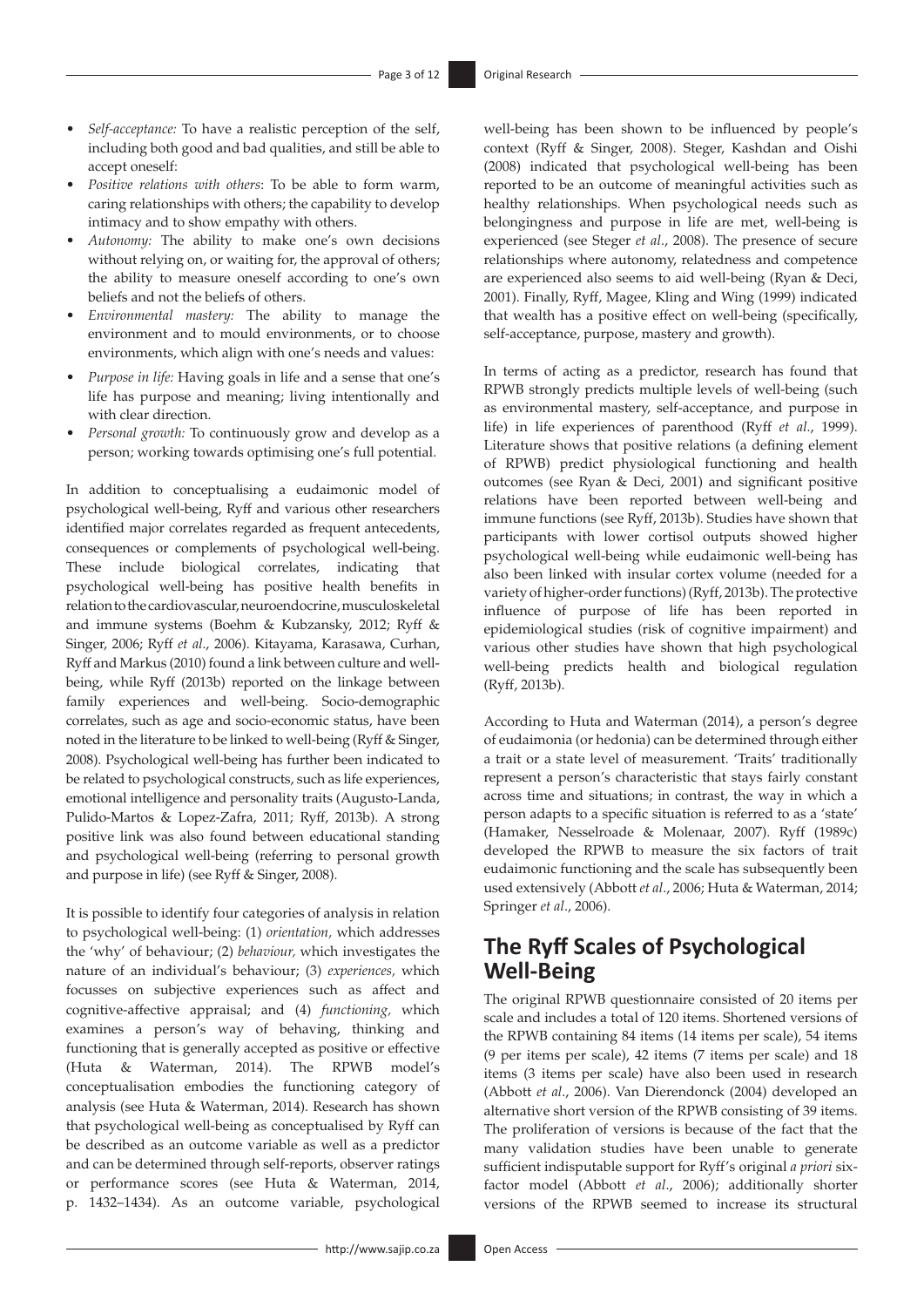validity because such versions adhere more easily to confirmatory factor analyses assumptions and reduce model misspecification. The various versions reflect attempts to develop a scale that clearly encapsulates Ryff's theoretical model (cf. Abbott *et al*., 2006). Ryff (1989c) originally assumed a six-factor model based on theory and tested the model in a sample of young, middle-aged and older adults using the 120-item version. Internal consistencies for the six scales ranged from 0.86 to 0.93. Inter-correlations between the six factors ranged from 0.32 to 0.76, raising concerns regarding the distinctness of the factors, especially in terms of the high inter-correlations between self-acceptance, environmental mastery, personal growth and purpose in life.

Ryff (2013a) recently presented a multidimensional model of eudaimonic well-being that included an overview of the development of the concept, empirical findings from the last 25 years in terms of how psychological well-being differs with regards to socio-demographic characteristics and in which she linked eudaimonic well-being to biology and health. In her review, Ryff (2013a) referenced five studies that used CFA to confirm that the theory-guided six-factor model is the best fitting model. However, a review of various research studies not mentioned by Ryff (2013a) suggests that the factor structure of the RPWB remains disputed, regardless of the statistical analysis method or number of items used.

Three main statistical analysis methods have been used to examine the psychometric properties of the RPWB. A few studies have used EFA to explore the validity of the RPWB, with results indicating the extraction of between 2 and 15 factors (Burns & Machin, 2009; Kafka & Kozma, 2002; Sirigatti *et al*., 2009; Triadó *et al*., 2007). Studies using CFA generally test a variety of models including models with the number of first-order factors varying from one to six factors, they also use a variety of method factors, as well as investigating the presence versus absence of second-order factor models (see Abbott *et al*., 2006; Burns & Machin, 2009; Sirigatti *et al*., 2009; Springer & Hauser, 2006; Van Dierendonck, 2004). Only one study conducted by Abbott, Ploubidis, Huppert, Kuh and Croudace (2010) studied the psychometric properties of the RPWB using Item Response Theory.

Research findings regarding the structure of the RPWB vary. Kafka and Kozma (2001) investigated the factor structure of the 120-item RPWB in a sample of Canadian university students, and an unrestricted factor solution yielded 15 factors. When the factor solution was restricted to six factors, the factors did not load as per Ryff's (1989a) suggested *a priori* factor structure. Triadó *et al*. (2007) reported the same finding as Kafka and Kozma in a Spanish translation of the 54-item version. In their study of university students in Japan (utilising a Japanese version of the 84-item measure), Kitamura *et al*. (2004) found support for the original six-factor model proposed by Ryff. Cheng and Chan (2005) constructed a 28-item version of the RPWB by selecting items that suited the Chinese context and culture and translating these items into Chinese. They also found acceptable fit for a six-factor model of well-being.

A number of studies have investigated the factor structure of the 18-item version of the RPWB. Ryff and Keyes (1995) demonstrated support for the six-factor structure, with a second-order general well-being factor. Inter-item correlations ranged from 0.33 to 0.52. The highest correlations were between self-acceptance and environmental mastery (0.46) and self-acceptance and positive relations (0.40). Findings by Lindfors, Berntsson and Lundberg (2006) were very similar to those of Ryff and Keyes (1995); they obtained the best model fit for a six-factor structure with a second-order well-being factor. They also reported high inter-item correlations (0.62) between self-acceptance and environmental mastery. Clarke, Marshall, Ryff and Wheaton (2001) found an acceptable solution for a six-factor model in their sample of a geriatric population in Canada. Inter-item correlations were not problematic, but the factor loadings of some items were low. Van Dierendonck (2004) investigated the construct validity of the RPWB and its extension with spiritual well-being and found acceptable fit for a six-factor structure for the 18-item version when making some allowance for the small sample size.

Springer and Hauser (2006) analysed three separate data sets that utilised the 42-, 18- and 12-item versions. Although the six-factor structure showed the best fit in their study, Springer and Hauser (2006) argued that there is insufficient support for the six-factor model proposed by Ryff. They expressed grave concern over the high inter-correlations (0.72–0.97) between factors, with the highest inter-correlations being between environmental mastery and self-acceptance, and purpose in life and self-acceptance. Using the 42-item version, Abbott *et al*. (2006) did not find support for a six-factor model. Burns and Machin (2009) found a three-factor model in both a 54-item study and an 84-item study. The first two factors corresponded to the autonomy and positive relations dimensions while the third factor contained the content of the remaining four factors of the Ryff model. In his analysis of the 84-item version, Van Dierendonck (2004) indicated that the comparable fit indices for a six-factor structure for the 84-item version were unacceptably low.

Apart from the apparent problematic and/or inconsistent factor structure of the RPWB, items have posed problems in a number of studies. In studies conducted by Clarke *et al*. (2001) and Van Dierendonck (2004), some items loaded onto more than one factor. Clarke *et al*. (2001) dealt with this by allowing items to load onto two factors, and subsequently improved model fit. Van Dierendonck (2004) proposed alternative short scales that differ from the original short version. In a Japanese version of the 84-item version, although support was found for a six-factor model, a number of item loadings did not correspond with Ryff's proposed model. As has been mentioned earlier, the items in the six-factor structures proposed by Kafka and Kozma (2002) and Triadó *et al*. (2007) also did not load onto the factors as proposed by Ryff.

Various studies have also investigated the presence of methodological artefacts such as creating method factors that isolate between item-covariance orthogonal to the measured constructs (Abbott *et al*., 2006), correlated measurement error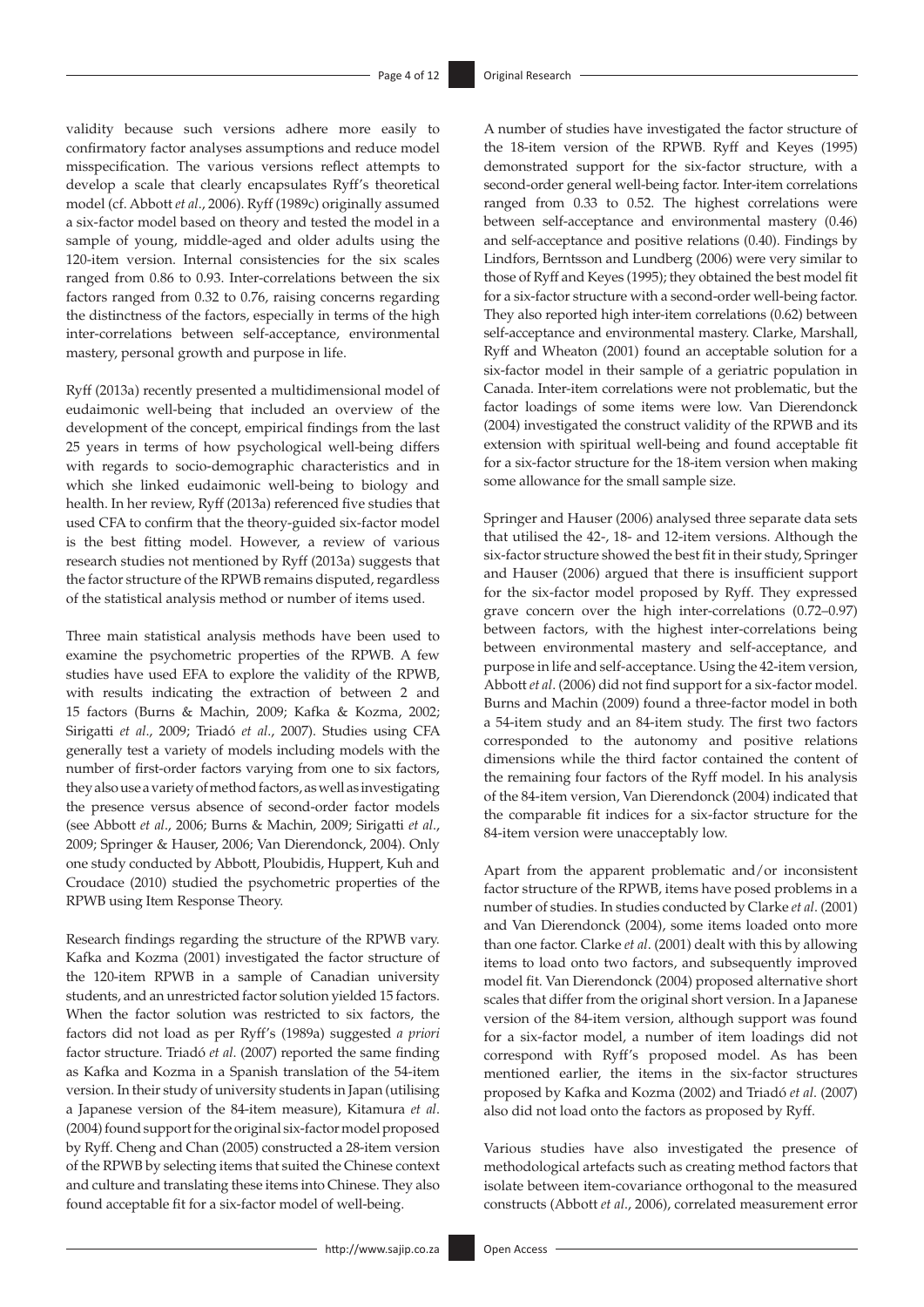(Burns & Machin, 2009; Clarke *et al*., 2001; Sirigatti *et al*., 2013; Springer & Hauser, 2006), a latent variable representing all the negatively worded items (Ryff & Keyes, 1995; Springer & Hauser, 2006), a two-factor model consisting of positively and negatively worded items (Ryff & Keyes, 1995; Van Dierendonck *et al*., 2008) and item redundancy (Springer & Hauser, 2006). Clarke *et al*. (2001) addressed methodological artefacts by freeing four items to co-vary with alternate constructs and marked a significant increase in model fit in their preferred six-factor model. Abbott *et al*. (2006) found that the inclusion of '…method factors for questions reflecting positive and negative item content, orthogonal to the construct factors and assumed independent of each other, improved model fit by removing nuisance variance' (p. 1). Their preferred RPWB model with acceptable fit consisted of a single second-order factor comprising: (1) the empathy and/or personal growth and/or purpose in life and/or selfacceptance (EGPS) first-order factors, (2) two method factors representing the positively and negatively worded items, and (3) autonomy and positive relations as two distinct firstorder factors. The preferred model identified by Springer and Hauser (2006) consisted of the six-factor theoretical model with a correlated negative method factor and correlated errors between six sets of items. However, model fit was poor. Van Dierendonck *et al*. (2008) investigated the possibility that the positively and negatively worded items might cluster together and found that although the two method factors produced better fit than Ryff's theoretical model, the preferred model was a six-factor model with a single second-order factor overall. Burns and Machin (2009) included two method variables (in a similar manner to Abbott *et al*., 2006) as well as correlated error terms. Their results indicated that the sixfactor model that included method factors and positive covariances with Modification Indices > 4 was the preferred RPWB model. This model produced an excellent fit.

In general, the model fit of the six-factor structure appears to be poor to moderate (Burns & Machin, 2009; Fernandes, Vasconcelos-Raposo & Teixeira, 2010; Sirigatti *et al*., 2009; Van Dierendonck *et al*., 2008), although a few studies have reported good fit (Abbott *et al*., 2006; Cheng & Chan, 2005; Clarke *et al*., 2001; Kállay & Rus, 2014; Sirigatti *et al*., 2013). Springer and Hauser (2006) and Ryff (2013a) concluded that the six-factor model still works better than all the alternate models.

## **Psychological well-being and the South African context**

As mentioned previously, the RPWB has been utilised in a few South African studies. However, most of these studies did not investigate factor structure. Vazi *et al*. (2013) performed a factor analysis (FA) on the 24-item version and found a three-factor solution. They named the factors selfevaluation, sense of contentment and sense of competence. Validation of the instrument was not the purpose of their study and they therefore continued by computing an overall score for psychological well-being that excluded autonomy and self-acceptance ( $\alpha = 0.76$ ). Boers (2014) investigated the factor structure of the RPWB by conducting a CFA. She found reasonable fit for the six-factor solution. Because validation of the RPWB was not the main aim of her study, she did not conduct any further investigation into the functioning of the scales. Therefore, it is important to determine whether the RPWB is an accurate operationalisation of Ryff's theoretical model within the South African context.

Despite the use of the RPWB scale in various South African studies, this is the first South African peer-reviewed published study to investigate the factor structure of the RPWB. Therefore, this study supplements the current understanding of the RPWB, specifically within the South African context. According to Van Dierendonck (2004), a well-structured factorial validity study is a good approach for determining the construct validity of a scale, and that is what this study set out to achieve. The research findings regarding the RPWB scale that have been reported in this study underscore the fact that results regarding the factor structure of the RPWB are inconclusive. Although a number of studies have found support for a six-factor structure, high correlations between factors suggest that there may be fewer factors, while the presence of methodological artefacts should also not be ignored.

## **The present study**

In order to examine the *a priori* factor structure of the RPWB scale, the analyses were guided by the methods and models identified in the literature. The fits of the following models were considered: firstly, the *a priori* six-factor model (M1) suggested by Ryff (1989b). Secondly, a one-factor model (M2) will also be included. Many studies investigating the factor structure of the RPWB scale include a one-factor model representing a general well-being factor, although such a model rarely outperforms the other models tested (see Abbott *et al*., 2006; Cheng & Chan, 2005; Fernandes *et al*., 2010; Sirigatti *et al*., 2009). Thirdly, as suggested by Burns and Machin (2009), the model identified through EFA was used as a unit of analysis within the CFA (M3). Fourthly, a model consisting of a six-factor structure and a second-order latent construct called psychological well-being (M4) has been identified in the literature and was therefore included in this study (Fernandes *et al*., 2010; Ryff & Keyes, 1995; Van Dierendonck *et al*., 2008). The fifth and last theoretical model that was included (M5) consisted of three first-order factors in which the EGPS factors load on one factor, and autonomy and positive relations with others load on the remaining two factors; these three factors then load on a single second-order factor (Burns & Machin, 2009; Van Dierendonck *et al*., 2008). Ryff and Keyes (1995) suggested that the inclusion of artefactual models may determine whether a participant answered in a certain manner in order to depict a positive self-image whereby they agree with all the positively worded items and disagree with all the negatively worded items. Therefore, a two-factor model in which all positively formulated items load on the first factor and all negatively formulated items load on the second factor (M6) was also investigated.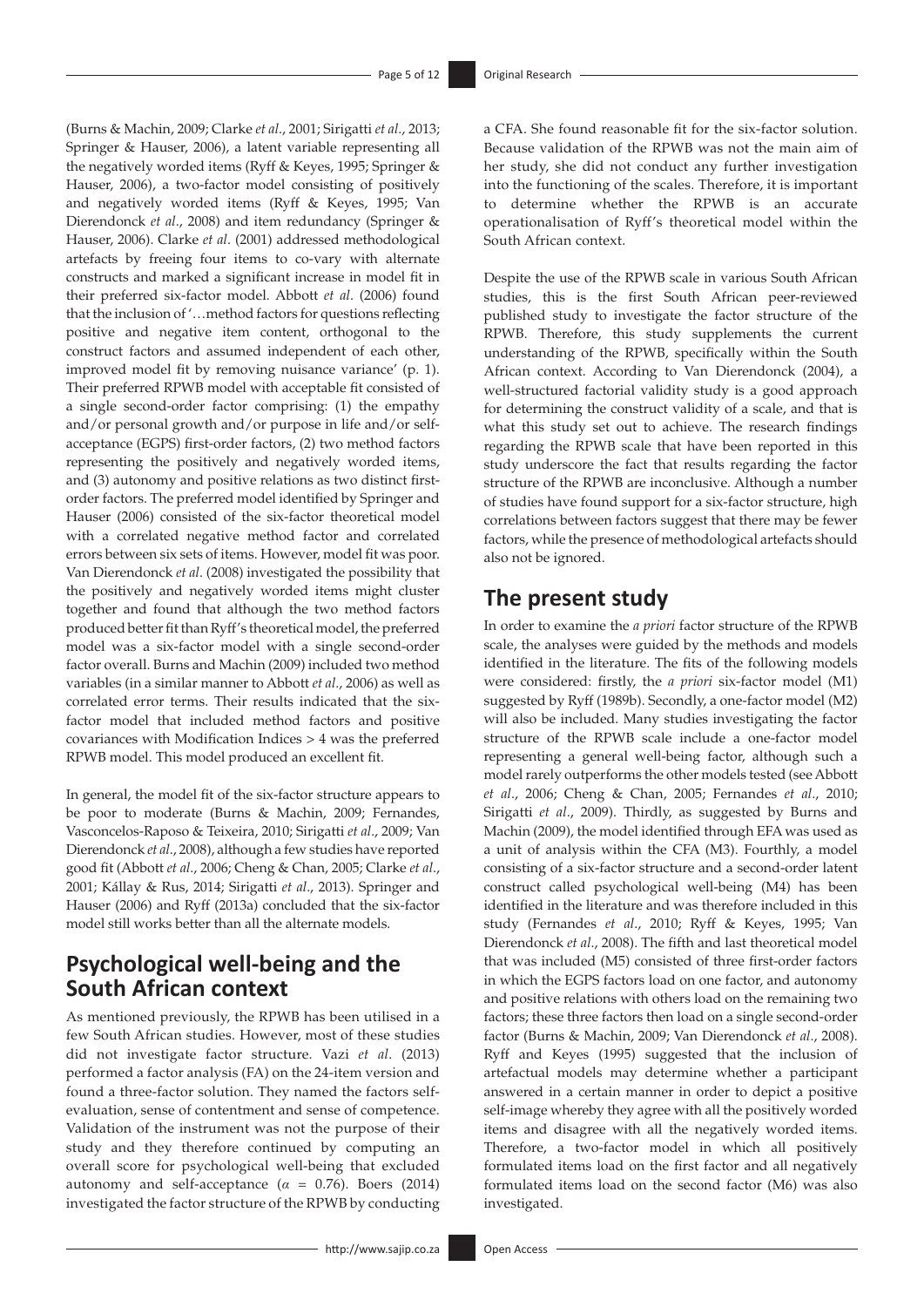## **The added value of the present study**

The RPWB has been frequently used within South Africa to measure well-being in various peer-reviewed research articles (see Edwards & Edwards, 2012; Erhabor & Ndlovo, 2013; Steyn & Roux, 2009; Van Schalkwyk & Wissing, 2010; Vazi *et al*., 2013) and post-graduate research studies (see Boers, 2014; Botha, 2006; Jones, 2014; Vercueil, 2010; Victor, 2013). Additionally, the instrument is used by practitioners to determine a student or an employee's level of well-being when needed relating to health behaviour and possible workplace interventions. The eudaimonic approach to well-being therapy has been used with success in intervention studies showing significant improvements in mental health, personal growth and well-being (Ryff, 2013b). Literature suggests that flourishing and resilience can be increased by means of well-being interventions (Fava & Tomba, 2009). By monitoring well-being, business leaders and management are able to identify changes in well-being that could guide policy and improve quality of life (Diener *et al*., 2008).

Since the instrument is widely used across various research areas and practical settings, the potential value-add of the present study is in assisting future researchers and practitioners in using a valid and reliable instrument within their specific settings.

## **Research design**

### **Research approach**

A quantitative research approach with a cross-sectional field survey design was used. The statistical analyses were conducted using primary data.

### **Research method**

### **Research participants**

The research participants  $(N = 434)$  represented working adults in the Gauteng region of South Africa (*n* = 187) as well as students at a tertiary institution in the north-west region of South Africa (*n* = 247). The working adults represented corporates in financial services, information technology, legal, logistics and motor industries. In terms of gender, the sample consisted of 135 (31%) male and 257 (59%) female participants; 10% of the sample did not indicate their gender. The ages of the participants ranged between 18 and 68 years, mostly distributed between 19 and 43 years (77%). The racial distribution of the sample was as follows: 12% African, 7% Coloured, 4% Indian and 69% White (9% did not indicate their race).

### **Measuring instrument**

**Ryff Scales of Psychological Well-being:** The participants' psychological well-being was assessed using the RPWB. Ryff (1989b) developed the 84-item scale to measure six identified components of well-being: (1) *self-acceptance* (e.g., 'When I look at the story of my life, I am pleased with how things have turned out'); (2) *positive relations with others* (e.g., 'People would describe me as a giving person, willing to share my time with others'); (3) *autonomy* (e.g., 'My decisions are not usually influenced by what everyone else is doing'); (4) *environmental mastery* (e.g., 'I am quite good at managing the many responsibilities of my daily life'); (5) *purpose in life* (e.g., 'I used to set goals for myself, but that now seems like a waste of time'); and (6) *personal growth* (e.g., 'I gave up trying to make big improvements or changes in my life a long time ago'). Responses for the scale are presented on a six-point agreement scale that ranges from 1 (strongly disagree) to 6 (strongly agree). Van Dierendonck (2004) found an acceptable internal consistency for the 84-item version in a Dutch sample, with alphas ranging between 0.77 and 0.90. A South African study found Cronbach's alpha coefficients for the six scales ranging between 0.83 and 0.91 (Davidson, 2006).

### **Research procedure**

All participants were at least 18 years old and were informed that completion of the questionnaire was voluntary. The rationale of the study was explained to all participants, and they were also assured of the confidentiality of the data. Informed consent was obtained from individual participants. A sample of industrial and organisational psychology students from a higher education institute in South Africa was selected by means of a purposive, non-probability sampling method. Permission for the inclusion of students in this study was granted by the relevant university's ethical clearance committee, and an ethical clearance number was awarded to the project. The students were enrolled for a fulltime degree in the field of industrial and organisational psychology for the period 2012–2014. All the participants were requested to complete either an online version or a paper-and-pencil version of the questionnaire.

### **Statistical analysis**

In order to analyse the data, SPSS Version 22 and Amos Graphics were used (IBM Corp, 2013). Data were screened for accuracy, missing values and outliers. Eight missing values were replaced with the mean. The initial data set contained 498 cases, but 64 outlier cases were deleted resulting in a final sample size of 434 cases. According to the review of literature regarding sample size by Williams, Brown and Onsman (2012), more than 300 cases are seen as good for FA. The descriptive statistics of the scale (means, standard deviations, skewness and kurtosis coefficients) were checked to determine the normal distribution of the data.

Next, principal component analysis was used to determine which linear components existed within the data set and to determine 'how a particular variable might contribute to that component' (Field, 2005, p. 631). First, the Kaiser-Meyer-Olkin measure of sampling adequacy (KMO) and Bartlett's test of sphericity were inspected to determine whether the respondent data would be suitable for FA. If the KMO revealed a good pattern of correlations (Field, 2005) and the Bartlett's test of sphericity proved to be significant, the respondent data were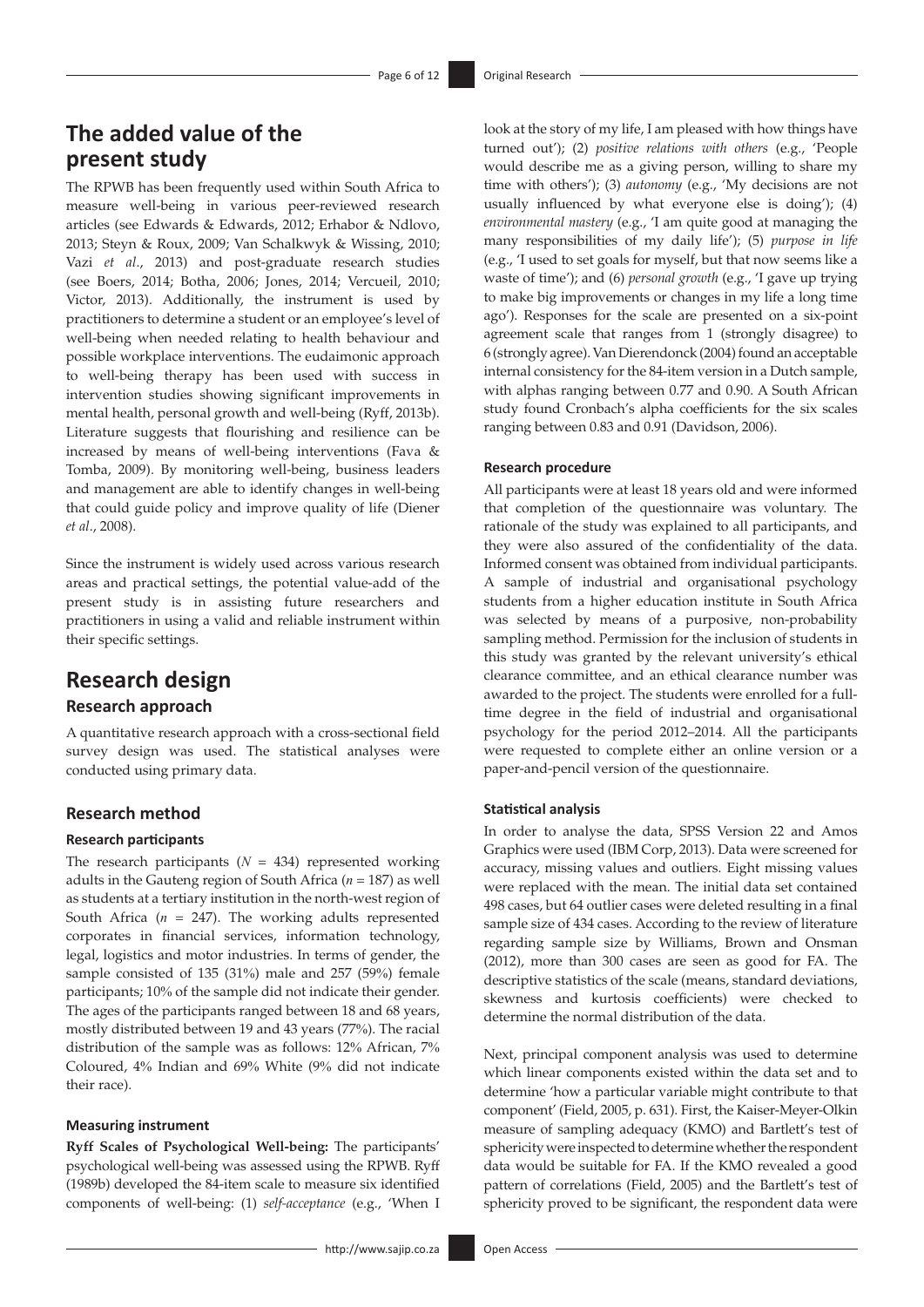deemed appropriate. According to Williams *et al*. (2012), the KMO index is recommended when the cases to variable ratio is less than 1:5 (as in the present study). To determine the number of factors to retain, a few considerations were investigated as suggested by Henson and Roberts (2006) and Williams *et al*. (2012). Kaiser's criterion suggests retaining components that have an eigenvalue of 1 or more (Pallant, 2011), and although fixed thresholds now exist, Williams *et al*. (2012) found that within the humanities, explained variance of between 50% and 60% is commonly reported. Henson and Roberts (2006) also suggested that the explained variance for the first factor not retained should also be reported. Field (2005) recommended that the scree plot be used to determine how many factors to retain and that the analysis should then be rerun specifying the number of factors to extract using FA. Parallel analysis of the data was also conducted to assist in determining the number of factors to retain.

Using a maximum likelihood FA with an oblique rotation method (direct oblimin), the identified factors were then extracted. An oblique rotation was chosen because the extracted factors should, according to theory, correlate (see Field, 2005). Next, the pattern matrix was examined in order to establish whether the various factors had factor loadings ≥ 0.35, because according to Clark and Watson (1995), loadings less than 0.35 are considered weak. To investigate the internal consistency of the various factors, the Cronbach's alpha coefficients for each of the factors were computed.

In order to evaluate the fit of the various RPWB models, CFA was used to compare the fit statistics of the competing models. The models that were investigated are listed below:

- M1: 'a priori' six-factor model
- M2: one-factor model
- M3: EFA model
- M4: six-factor first-order, second-order model
- M5: three-factor first-order (EGPS, autonomy, positive relations), second-order model
- M6: two-factor model (positive, negative)

Maximum Likelihood Estimation was used to estimate the coefficients and the goodness-of-fit indices that were assessed included chi-square statistics (non-significant *χ<sup>2</sup>*, CMIN/  $DF < 5$ ), the Root Mean Square Error of Approximation (values close to 0.06 or below = good fit), the comparative fit index and the Tucker-Lewis index (values close to 0.95 and greater = good fit), as well as the Akaike Information Criterion (AIC), the Bayesian Information Criterion (the smallest value is preferred) and the Expected Cross-Validation Index (ECVI) which were used to compare the non-nested models (models with the lowest AIC and ECVI reveals better fit). Benchmarks were obtained from Brown (2006).

### **Results**

The descriptive statistics including means, standard deviations, skewness and kurtosis coefficients of the RPWB scale were investigated and the normal distribution of the data was confirmed (see Table 1).

**TABLE 1:** Descriptive statistics for the Ryff Scales of Psychological Well-Being.

| DEIIIB.<br>Item | Mean | <b>Standard deviation</b> | Skewness | Kurtosis |
|-----------------|------|---------------------------|----------|----------|
| Q1PRp           | 3.34 | 1.65                      | 0.13     | $-1.27$  |
| Q1AUn           | 3.73 | 1.51                      | $-0.11$  | $-0.96$  |
|                 |      |                           |          | $-1.23$  |
| Q1EMp           | 3.56 | 1.60                      | 0.05     |          |
| Q1PGn           | 3.64 | 1.93                      | $-0.10$  | $-1.54$  |
| Q1PLp           | 3.31 | 1.84                      | 0.17     | $-1.44$  |
| Q1Sap           | 3.29 | 1.77                      | 0.20     | $-1.37$  |
| Q2PRn           | 3.46 | 1.65                      | 0.05     | $-1.22$  |
| Q2AUp           | 3.41 | 1.64                      | 0.09     | $-1.20$  |
| Q2EMn           | 3.44 | 1.41                      | $-0.02$  | $-0.94$  |
| Q2PGp           | 3.39 | 1.87                      | 0.06     | $-1.52$  |
| Q2PLn           | 3.36 | 1.66                      | 0.09     | $-1.23$  |
| Q2Sap           | 3.56 | 1.70                      | 0.05     | $-1.33$  |
| Q3PRn           | 3.45 | 1.73                      | 0.03     | $-1.30$  |
| Q3AUp           | 3.53 | 1.60                      | $-0.01$  | $-1.14$  |
| Q3EMn           | 3.55 | 1.80                      | $-0.04$  | $-1.39$  |
| Q3PGp           | 3.57 | 1.70                      | $-0.12$  | $-1.28$  |
| Q3PLn           | 3.58 | 1.58                      | $-0.07$  | $-1.18$  |
| Q3San           | 3.52 | 1.63                      | $-0.03$  | $-1.18$  |
| Q4PRp           | 3.38 | 1.93                      | 0.09     | $-1.56$  |
| Q4AUn           | 3.35 | 1.58                      | 0.07     | $-1.10$  |
| Q4EMp           | 3.53 | 1.74                      | 0.07     | $-1.39$  |
| Q4PGn           | 3.24 | 1.59                      | 0.14     | $-1.17$  |
| Q4PLp           | 3.44 | 1.78                      | 0.06     | $-1.42$  |
| Q4San           | 3.68 | 1.52                      | $-0.10$  | $-1.01$  |
| Q5PRp           | 3.34 | 2.08                      | 0.10     | $-1.71$  |
| Q5AUp           | 3.39 | 1.96                      | 0.11     | $-1.56$  |
| Q5EMn           | 3.37 | 1.41                      | 0.07     | $-0.85$  |
| Q5PGp           | 3.51 | 1.84                      | 0.01     | $-1.45$  |
| Q5PLn           | 3.46 | 1.63                      | $-0.05$  | $-1.18$  |
| Q5Sap           | 3.42 | 1.72                      | 0.05     | $-1.42$  |
| Q6PRn           | 3.50 | 1.75                      | $-0.02$  | $-1.36$  |
| Q6AUn           | 3.52 | 1.56                      | 0.00     | $-1.11$  |
| Q6EMp           | 3.42 | 1.79                      | 0.18     | $-1.37$  |
| Q6PGn           | 3.58 | 1.91                      | $-0.09$  | $-1.51$  |
| Q6PLn           | 3.59 | 1.87                      | $-0.02$  | $-1.49$  |
| Q6Sap           | 3.29 | 1.83                      | 0.19     | $-1.45$  |
| Q7PRp           | 3.27 | 1.69                      | 0.20     | $-1.25$  |
| Q7AUp           | 3.53 | 1.69                      | $-0.11$  | $-1.28$  |
| Q7EMp           | 3.44 | 1.70                      | 0.10     | $-1.28$  |
| Q7PGp           | 3.53 | 2.06                      | 0.01     | $-1.67$  |
| Q7PLn           | 3.46 | 1.75                      | $-0.01$  | $-1.27$  |
| Q7San           | 3.59 | 1.88                      | $-0.07$  | $-1.49$  |
|                 |      |                           |          |          |
| Q8PRn           | 3.52 | 1.73                      | $-0.04$  | $-1.33$  |
| Q8AUn           | 3.50 | 1.92                      | $-0.01$  | $-1.54$  |
| Q8EMn           | 3.43 | 1.57                      | 0.03     | $-1.09$  |
| Q8PGp           | 3.44 | 2.00                      | 0.07     | $-1.63$  |
| Q8PLp           | 3.49 | 1.81                      | 0.10     | $-1.43$  |
| Q8Sap           | 3.41 | 1.95                      | 0.11     | $-1.60$  |
| Q9PRp           | 3.35 | 1.79                      | 0.13     | $-1.40$  |
| Q9AUp           | 3.59 | 1.65                      | $-0.03$  | $-1.22$  |
| Q9EMp           | 3.60 | 1.58                      | $-0.07$  | $-1.14$  |
| Q9PGp           | 3.47 | 1.84                      | 0.06     | $-1.50$  |
| Q9PLp           | 3.44 | 1.67                      | 0.09     | $-1.33$  |
| Q9San           | 3.38 | 1.61                      | 0.07     | $-1.16$  |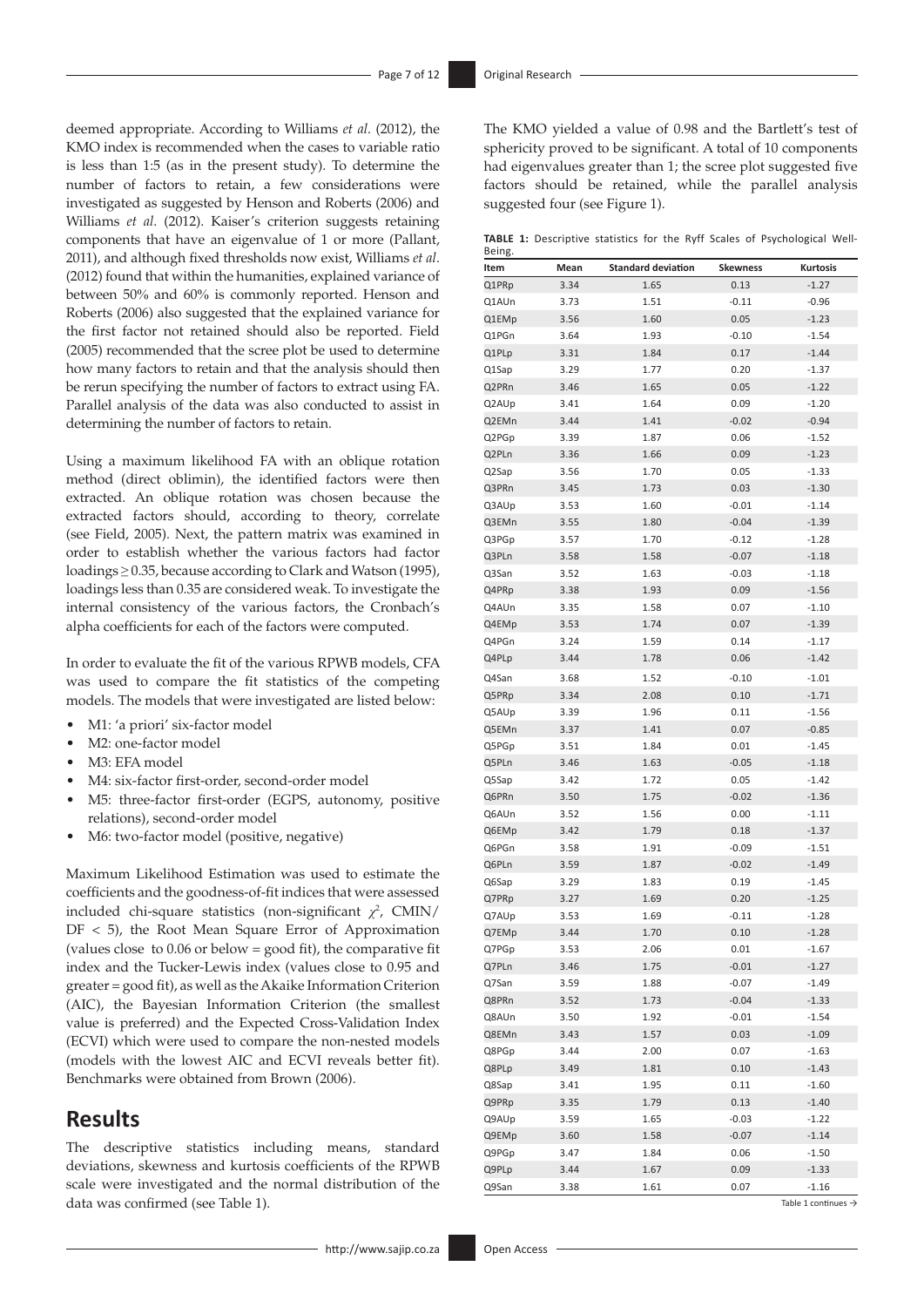**TABLE 1 (Continues...):** Descriptive statistics for the Ryff Scales of Psychological Well-Being.

| Item   | Mean | <b>Standard deviation</b> | <b>Skewness</b> | <b>Kurtosis</b> |
|--------|------|---------------------------|-----------------|-----------------|
| Q10PRn | 3.75 | 1.74                      | $-0.25$         | $-1.28$         |
| Q10AUn | 3.56 | 1.73                      | $-0.08$         | $-1.32$         |
| Q10EMp | 3.53 | 1.68                      | $-0.02$         | $-1.32$         |
| Q10PGn | 3.35 | 1.56                      | 0.03            | $-1.10$         |
| Q10PLp | 3.51 | 1.74                      | 0.07            | $-1.36$         |
| Q10San | 3.48 | 1.62                      | $-0.04$         | $-1.18$         |
| Q11PRn | 3.44 | 1.68                      | 0.04            | $-1.29$         |
| Q11AUn | 3.25 | 1.46                      | 0.19            | $-0.91$         |
| Q11EMn | 3.40 | 1.59                      | 0.07            | $-1.14$         |
| Q11PGp | 3.45 | 1.96                      | 0.06            | $-1.60$         |
| Q11PLn | 3.50 | 1.86                      | 0.01            | $-1.47$         |
| Q11San | 3.52 | 1.76                      | $-0.08$         | $-1.32$         |
| Q12PRp | 3.33 | 1.92                      | 0.15            | $-1.54$         |
| Q12AUp | 3.42 | 1.79                      | 0.08            | $-1.41$         |
| Q12EMp | 3.35 | 1.51                      | 0.20            | $-1.08$         |
| Q12PGp | 3.37 | 1.84                      | 0.12            | $-1.47$         |
| Q12PLp | 3.40 | 1.66                      | 0.05            | $-1.26$         |
| Q12Sap | 3.21 | 1.74                      | 0.28            | $-1.25$         |
| Q13PRn | 3.42 | 1.62                      | 0.02            | $-1.19$         |
| Q13AUn | 3.39 | 1.58                      | 0.13            | $-1.08$         |
| Q13EMn | 3.44 | 1.63                      | 0.01            | $-1.17$         |
| Q13PGn | 3.47 | 1.81                      | $-0.02$         | $-1.41$         |
| Q13PLp | 3.45 | 1.73                      | 0.10            | $-1.34$         |
| Q13Sap | 3.43 | 1.63                      | 0.16            | $-1.20$         |
| Q14PRp | 3.26 | 1.72                      | 0.11            | $-1.33$         |
| Q14AUp | 3.41 | 1.83                      | 0.12            | $-1.46$         |
| Q14EMp | 3.47 | 1.65                      | 0.06            | $-1.25$         |
| Q14PGn | 3.55 | 1.82                      | $-0.08$         | $-1.41$         |
| Q14PLn | 3.69 | 1.79                      | $-0.15$         | $-1.37$         |
| Q14San | 3.43 | 1.72                      | 0.06            | $-1.28$         |



**FIGURE 1:** Scree and parallel analysis plot.

After further investigation, a five-factor solution seemed to best represent the data. The results for the five-factor solution that was extracted using a maximum likelihood FA with an oblique rotation method are presented in Table 2.

The five factors were well represented with factor loadings ≥ 0.35; however, 11 items were excluded from further analyses due to weak or double-factor loadings. The communalities ranged between 0.45 (average) and 0.88 (high). The factors were labelled as follows: general psychological well-being (47 items, *α* = 0.98); interpersonal dependence (7 items,

| TABLE 2: Maximum likelihood analysis with direct oblimin rotation pattern<br>matrix for the Ryff Scales of Psychological Well-Being. |         |                |         |         |         |                |
|--------------------------------------------------------------------------------------------------------------------------------------|---------|----------------|---------|---------|---------|----------------|
| <b>Factors</b>                                                                                                                       | F1      | F <sub>2</sub> | F3      | F4      | F5      | h <sup>2</sup> |
| Q8SAp                                                                                                                                | 0.90    | 0.05           | 0.00    | $-0.06$ | $-0.08$ | 0.88           |
| Q6SAp                                                                                                                                | 0.86    | $-0.01$        | 0.05    | 0.03    | $-0.11$ | 0.81           |
| Q5SAp                                                                                                                                | 0.85    | $-0.08$        | 0.01    | $-0.02$ | 0.00    | 0.78           |
| Q12PRp                                                                                                                               | 0.84    | 0.02           | $-0.02$ | $-0.23$ | 0.16    | 0.74           |
| Q8PGp                                                                                                                                | 0.83    | 0.02           | $-0.15$ | 0.01    | $-0.05$ | 0.86           |
| Q9PRp                                                                                                                                | 0.82    | 0.06           | $-0.09$ | $-0.06$ | $-0.02$ | 0.77           |
| Q5PRp                                                                                                                                | 0.82    | 0.09           | $-0.23$ | $-0.02$ | 0.02    | 0.85           |
| Q9PGp                                                                                                                                | 0.82    | 0.02           | $-0.10$ | 0.01    | $-0.12$ | 0.87           |
| Q4EMp                                                                                                                                | 0.82    | $-0.06$        | 0.09    | 0.03    | $-0.09$ | 0.74           |
| Q13PLp                                                                                                                               | 0.81    | 0.05           | 0.08    | $-0.05$ | $-0.14$ | 0.77           |
| Q14PRp                                                                                                                               | 0.81    | 0.12           | $-0.08$ | $-0.27$ | 0.16    | 0.74           |
| Q9EMp                                                                                                                                | 0.81    | $-0.11$        | 0.21    | 0.08    | $-0.11$ | 0.71           |
| Q7PRp                                                                                                                                | 0.81    | 0.09           | $-0.01$ | $-0.30$ | 0.14    | 0.75           |
| Q12PGp                                                                                                                               | 0.80    | $-0.01$        | $-0.14$ | 0.01    | $-0.10$ | 0.88           |
| Q13SAp                                                                                                                               | 0.80    | $-0.05$        | 0.18    | $-0.04$ | $-0.03$ | 0.68           |
| Q9AUp                                                                                                                                | 0.80    | $-0.19$        | $-0.11$ | 0.02    | 0.08    | 0.81           |
| Q2PGp                                                                                                                                | 0.80    | 0.10           | $-0.20$ | 0.03    | $-0.02$ | 0.79           |
| Q4PRp                                                                                                                                | 0.80    | 0.11           | $-0.19$ | $-0.05$ | $-0.01$ | 0.81           |
| Q5AUp                                                                                                                                | 0.79    | $-0.13$        | $-0.13$ | 0.10    | 0.02    | 0.78           |
| Q14AUp                                                                                                                               | 0.79    | $-0.15$        | $-0.13$ | 0.06    | 0.10    | 0.74           |
| Q1PRp                                                                                                                                | 0.78    | 0.14           | $-0.07$ | $-0.11$ | 0.04    | 0.65           |
| Q8PLp                                                                                                                                | 0.78    | 0.06           | $-0.05$ | 0.10    | $-0.23$ | 0.83           |
| Q7PGp                                                                                                                                | 0.77    | 0.00           | $-0.24$ | 0.02    | $-0.04$ | 0.86           |
| Q11PGp                                                                                                                               | 0.77    | 0.07           | $-0.18$ | $-0.03$ | $-0.07$ | 0.82           |
| Q7EMp                                                                                                                                | 0.77    | $-0.05$        | 0.14    | 0.09    | $-0.15$ | 0.67           |
| Q9PLp                                                                                                                                | 0.76    | 0.02           | 0.07    | 0.03    | $-0.26$ | 0.79           |
| Q1SAp                                                                                                                                | 0.76    | 0.03           | 0.11    | $-0.04$ | $-0.21$ | 0.75           |
| Q6EMp                                                                                                                                | 0.76    | $-0.06$        | 0.01    | 0.07    | $-0.11$ | 0.71           |
| Q12EMp                                                                                                                               | 0.75    | $-0.02$        | 0.05    | $-0.22$ | $-0.01$ | 0.71           |
| Q12PLp                                                                                                                               | 0.75    | 0.00           | 0.05    | 0.00    | $-0.20$ | 0.74           |
| Q14EMp                                                                                                                               | 0.75    | $-0.09$        | 0.15    | $-0.06$ | $-0.12$ | 0.68           |
| Q10EMp                                                                                                                               | 0.75    | 0.03           | 0.03    | 0.01    | $-0.12$ | 0.66           |
| Q12SAp                                                                                                                               | 0.74    | 0.00           | 0.03    | $-0.10$ | 0.01    | 0.63           |
| Q2SAp                                                                                                                                | 0.73    | $-0.10$        | 0.09    | $-0.13$ | $-0.12$ | 0.76           |
| Q4PLp                                                                                                                                | 0.73    | 0.01           | 0.02    | 0.08    | $-0.28$ | 0.78           |
| Q5PGp                                                                                                                                | 0.72    | 0.00           | $-0.29$ | $-0.03$ | 0.03    | 0.82           |
| Q1PLp                                                                                                                                | 0.68    | 0.01           | $-0.13$ | 0.03    | $-0.17$ | 0.74           |
| Q1EMp                                                                                                                                | 0.67    | $-0.08$        | $-0.03$ | 0.00    | $-0.09$ | 0.64           |
| Q2AUp                                                                                                                                | 0.66    | $-0.18$        | $-0.14$ | 0.08    | 0.14    | 0.57           |
| Q3PGp                                                                                                                                | 0.63    | $-0.05$        | $-0.22$ | $-0.07$ | 0.06    | 0.71           |
| Q12AUp                                                                                                                               | 0.58    | $-0.18$        | $-0.11$ | 0.12    | 0.06    | 0.48           |
| Q10PLp                                                                                                                               | 0.58    | $-0.04$        | $-0.12$ | 0.05    | $-0.15$ | 0.60           |
| Q3AUp                                                                                                                                | 0.49    | $-0.33$        | $-0.01$ | 0.28    | 0.04    | 0.51           |
| Q8AUn                                                                                                                                | $-0.48$ | 0.26           | 0.22    | 0.04    | 0.09    | 0.71           |
| Q3EMn                                                                                                                                | $-0.41$ | 0.01           | 0.20    | 0.33    | 0.11    | 0.66           |
| Q11SAn                                                                                                                               | $-0.37$ | 0.12           | $-0.07$ | 0.24    | 0.34    | 0.63           |
| Q13PGn                                                                                                                               | $-0.36$ | 0.06           | 0.27    | 0.10    | 0.34    | 0.69           |
| Q7AUp                                                                                                                                | 0.32    | $-0.21$        | $-0.08$ | 0.19    | 0.03    | 0.59           |
| Q4AUn                                                                                                                                | $-0.07$ | 0.65           | 0.00    | 0.04    | $-0.03$ | 0.67           |
| Q11AUn                                                                                                                               | 0.00    | 0.57           | 0.28    | $-0.04$ | 0.06    | 0.60           |
| Q13AUn                                                                                                                               | $-0.06$ | 0.52           | 0.14    | 0.10    | 0.11    | 0.65           |
| Q5EMn                                                                                                                                | 0.21    | 0.45           | $-0.12$ | 0.16    | 0.10    | 0.64           |
| Q1AUn                                                                                                                                | $-0.02$ | 0.42           | 0.07    | $-0.01$ | $-0.01$ | 0.57           |
| Q9SAn                                                                                                                                | $-0.17$ | 0.39           | 0.07    | 0.13    | 0.01    | 0.59           |
| Q6AUn                                                                                                                                | $-0.17$ | 0.37           | 0.12    | 0.07    | 0.05    | 0.45           |
| Q8EMn                                                                                                                                | 0.00    | 0.27           | $-0.18$ | 0.25    | 0.23    | 0.76           |
| Q2EMn                                                                                                                                | $-0.12$ | 0.22           | $-0.03$ | 0.20    | 0.19    | 0.57           |
| Q4PGn                                                                                                                                | $-0.11$ | 0.03           | 0.49    | 0.07    | 0.07    | 0.62           |
| Q1PGn                                                                                                                                | $-0.36$ | 0.04           | 0.45    | 0.05    | 0.12    | 0.66           |
| Q11PLn                                                                                                                               | $-0.23$ | 0.08           | 0.45    | $-0.04$ | 0.26    | 0.64           |
| Q14PGn                                                                                                                               | $-0.03$ | 0.19           | 0.44    | $-0.04$ | 0.18    | 0.52           |
|                                                                                                                                      |         |                |         |         |         |                |

Table 2 continues →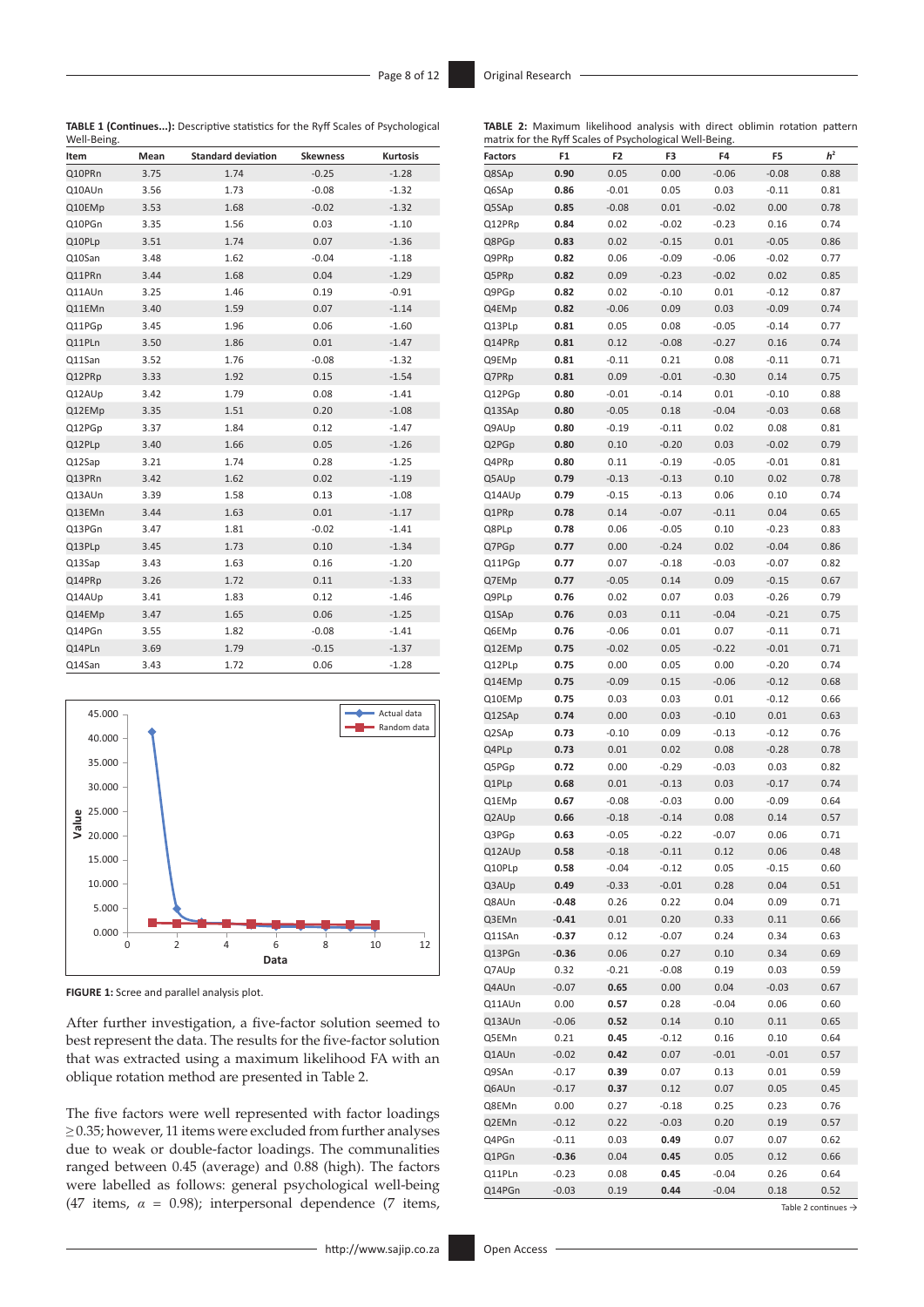**TABLE 2 (Continues...):** Maximum likelihood analysis with direct oblimin rotation

| pattern matrix for the Ryff Scales of Psychological Well-Being. |                |                |         |         |         |                |  |  |
|-----------------------------------------------------------------|----------------|----------------|---------|---------|---------|----------------|--|--|
| <b>Factors</b>                                                  | F <sub>1</sub> | F <sub>2</sub> | F3      | F4      | F5      | h <sub>2</sub> |  |  |
| Q10PGn                                                          | 0.10           | 0.13           | 0.42    | 0.20    | 0.08    | 0.66           |  |  |
| Q10AUn                                                          | $-0.29$        | 0.30           | 0.31    | 0.18    | 0.03    | 0.63           |  |  |
| Q3PRn                                                           | $-0.15$        | 0.01           | 0.01    | 0.58    | 0.05    | 0.61           |  |  |
| Q8PRn                                                           | $-0.11$        | 0.09           | $-0.07$ | 0.57    | 0.15    | 0.58           |  |  |
| Q11PRn                                                          | $-0.17$        | 0.20           | 0.12    | 0.50    | 0.11    | 0.63           |  |  |
| Q10PRn                                                          | $-0.25$        | 0.01           | 0.21    | 0.46    | 0.10    | 0.65           |  |  |
| Q6PRn                                                           | $-0.31$        | 0.03           | 0.11    | 0.44    | 0.18    | 0.61           |  |  |
| Q13PRn                                                          | 0.07           | 0.13           | 0.11    | 0.43    | $-0.02$ | 0.72           |  |  |
| Q2PRn                                                           | $-0.16$        | 0.07           | 0.18    | 0.37    | 0.03    | 0.59           |  |  |
| Q4SAn                                                           | 0.11           | 0.30           | $-0.18$ | 0.36    | 0.06    | 0.54           |  |  |
| Q10SAn                                                          | $-0.19$        | 0.30           | $-0.05$ | 0.33    | 0.14    | 0.58           |  |  |
| Q13EMn                                                          | $-0.26$        | 0.25           | 0.01    | 0.26    | 0.23    | 0.64           |  |  |
| Q7PLn                                                           | $-0.21$        | 0.03           | 0.17    | 0.12    | 0.52    | 0.66           |  |  |
| Q6PLn                                                           | $-0.29$        | 0.07           | 0.22    | 0.08    | 0.47    | 0.72           |  |  |
| Q7SAn                                                           | $-0.40$        | $-0.01$        | 0.08    | 0.21    | 0.43    | 0.77           |  |  |
| Q3SAn                                                           | $-0.11$        | 0.24           | $-0.01$ | 0.12    | 0.42    | 0.68           |  |  |
| Q14SAn                                                          | $-0.13$        | 0.23           | 0.20    | 0.15    | 0.40    | 0.66           |  |  |
| Q5PLn                                                           | $-0.24$        | $-0.04$        | 0.12    | 0.14    | 0.39    | 0.58           |  |  |
| Q3PLn                                                           | $-0.12$        | 0.08           | 0.27    | $-0.03$ | 0.39    | 0.67           |  |  |
| Q11EMn                                                          | $-0.08$        | 0.24           | 0.05    | 0.18    | 0.37    | 0.63           |  |  |
| Q14PLn                                                          | $-0.33$        | 0.17           | 0.14    | 0.12    | 0.35    | 0.70           |  |  |
| Q6PGn                                                           | $-0.30$        | $-0.02$        | 0.29    | 0.15    | 0.34    | 0.65           |  |  |
| Q2PLn                                                           | $-0.15$        | $-0.03$        | 0.25    | $-0.08$ | 0.31    | 0.63           |  |  |
| % Variance<br>explained                                         | 49.34          | 5.89           | 2.66    | 2.35    | 1.84    |                |  |  |

Note: Values in bold denote loadings ≥ 0.35.

**TABLE 3:** Summary of goodness-of-fit statistics for the various Ryff Scales of Psychological Well-Being models tested.

| $\gamma$ 2 |      |               |                                    |  | <b>BIC</b>                         | <b>ECVI</b>                                                                                                                                                                                                                                                                                          |
|------------|------|---------------|------------------------------------|--|------------------------------------|------------------------------------------------------------------------------------------------------------------------------------------------------------------------------------------------------------------------------------------------------------------------------------------------------|
|            |      |               |                                    |  |                                    |                                                                                                                                                                                                                                                                                                      |
|            |      |               |                                    |  |                                    |                                                                                                                                                                                                                                                                                                      |
|            |      |               |                                    |  |                                    |                                                                                                                                                                                                                                                                                                      |
|            |      |               |                                    |  |                                    |                                                                                                                                                                                                                                                                                                      |
|            |      |               | 0.07                               |  |                                    |                                                                                                                                                                                                                                                                                                      |
| 8961.64    | 3401 |               | 0.06                               |  |                                    |                                                                                                                                                                                                                                                                                                      |
|            |      | 10426.21 3399 | 10086.78 3396 2.97<br>3.07<br>2.64 |  | $df \gamma$ 2/df RMSEA CFI TLI AIC | 9973.36 3387 2.95 0.07 0.81 0.80 10339.36 11084.73 23.88<br>10761.65 3402 3.16 0.07 0.78 0.78 11097.65 11781.92 25.63<br>11262.03 3403 3.31 0.07 0.77 0.76 11596.03 12276.23 26.78<br>0.07 0.80 0.80 10434.78 11143.49 24.10<br>0.79 0.79 10768.21 11464.70 24.89<br>0.84 0.83 9299.64 9987.99 21.48 |

M1, a *priori* six-factor model; M2, one-factor model; M3, Exploratory Factor Analysis model; M4, six-factor first-order, second-order model; M5, three-factor first-order (empathy and/or personal growth and/or purpose in life and/or self-acceptance, autonomy, positive relations), secondorder model; M6, two-factor model (positive, negative); RMSEA, Root Mean Square Error of Approximation; CFI, comparative fit index; TLI, Tucker-Lewis index; AIC, Akaike Information Criterion; BIC, Bayesian Information Criterion; ECVI, Expected Cross-Validation Index*.* Note: All chi-square statistics were significant (*p* < 0.001).

 $\alpha = 0.77$ ); obstinate (4 items,  $\alpha = 0.72$ ); sense of loneliness (8 items, *α* = 0.83); and low motivation (7 items, *α* = 0.87). The percentage variance explained by the five extracted factors was 62%, while the sixth factor that was not extracted explained a further 2% of the total variance.

The results for the CFA analyses of the suggested RPWB models are presented in Table 3.

Table 3 indicates that although the *a priori* model with the six factors as proposed by Ryff (1989b) was noticeably better fitting compared to the one-factor model, the EFA model and the suggested six-factor second-order model, the goodness-of-fit statistics were moderate to poor. Table 3 further shows that the model with the two method factors produced the best fit in comparison to the other models, although the goodness-of-fit statistics were still not acceptable.

## **Discussion**

A society that is characterised by innovation and enlightenment will also be a society in which most of the people in the society are afforded the opportunity to grow and develop as persons (Ryff, 2013a). The realising of one's true potential and consequently the highest of all human good, have been Aristotle's conception of eudaimonia (Ryff & Singer, 1998). Psychological research that approaches well-being from this eudaimonic tradition has typically focussed on identifying the various factors that help people grow and develop to their fullest (Steger *et al*., 2008). Based on this tradition, Ryff (1989c) developed a model and measuring instrument that consist of six core psychological well-being dimensions. Although Ryff and Singer (2006) provided evidence to support the dimensionality of psychological well-being as set out in the RPWB scale, contradictory findings still appear in the literature. As such, the present study aimed to examine the factor structure of the RPWB scale in a South African sample in order to add to the international body of knowledge regarding eudaimonic wellbeing as measured by the RPWB scale.

The present study made use of the larger 84-item version of the RPWB, and therefore, an initial EFA was conducted to determine the number of factors to extract and 'to remove less important items, or items that are related to more than one factor' as suggested by Burns and Machin (2009, p. 371). The EFA of the RPWB produced a well represented and reliable five-factor solution with only 11 items excluded because of weak or double-factor loadings. The differing factor structure correlates with findings across various studies where different factor structures have been reported in the literature: Burns and Machin (2009) reported three factors, namely autonomy, positive relations and the EGPS factor; Vazi *et al*. (2013) also reported three factors but these factors were labelled positive self-evaluation, sense of contentment and sense of competence; finally, Kafka and Kozma (2001) initially found a 15-factor unrestricted solution, and then restrained it to six factors.

In the factor solution for this study, the first factor, *general psychological well-being*, consists of all the remaining positively worded RPWB items with four negatively worded items that needed to be reverse scored. This factor relates to a person's stance on having positive relations with others, being autonomous, having empathy, pursuing personal growth, having purpose in life and exhibiting self-acceptance. The remainder of the negatively worded items clustered together in four separate factors: *interpersonal dependence* (a person seemingly cannot make decisions on his or her own and is overly influenced by those around him or her, constantly worrying what others think of him or her), *obstinate* (someone who does not enjoy trying new ways of doing things and is fairly set in his or her ways)*, sense of loneliness* (the feeling that one lacks close relations with others) and *low motivation* (an individual who seems to be indecisive about his or her future, questions the meaning of life in general and may feel insecure).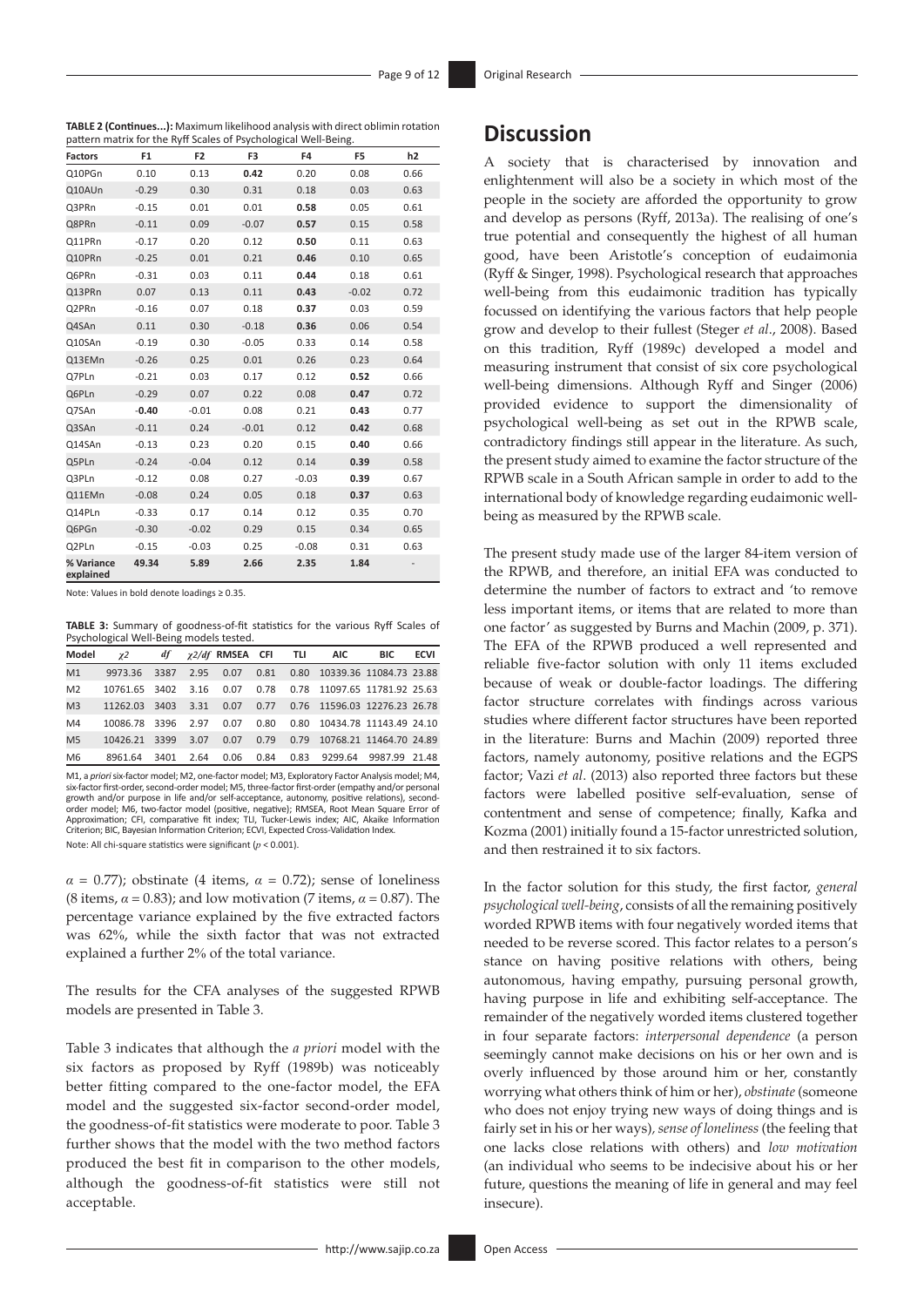The results of the CFA showed that the preferred model within a South African sample is the two-factor model where the positively worded items are grouped together in one factor and negatively worded items are grouped together in the second factor. Second to this, the *a priori* model with the six factors proposed by Ryff (1989b) was noticeably a better fitting model when compared to the remainder of the observed models. Villar, Triadó, Celdrán and Solé (2010) conducted an EFA on the 54-item version of the RPWB scales and the results produced a four-factor structure where one of the factors consisted mainly of negatively phrased items. Additionally, a few studies either tested a two-factor model in which positive and negative items clustered together or included both positive and negative method factors (Abbott *et al*., 2010; Burns & Machin, 2009; Springer & Hauser, 2006; Van Dierendonck *et al*., 2008). In all these studies, the impact of the negatively and positively phrased items of the RPWB was evident because the positively and negatively phrased items produced better fit when compared to the *a priori* model. Ryff and Keyes (1995) explained that the differentiation of items between positive and negative factors suggests that participants encounter agreement-disagreement bias when answering the questions: participants will tend to agree with all the positively phrased items while disagreeing with all the negatively worded items. According to Marsh (1986), participants need to use doublenegative logic to give an honest answer to negatively phrased items; such double-negative logic necessitates a greater level of verbal reasoning than what would otherwise have been needed when answering positively worded items. Abbott *et al*. (2010) suggested that the item phrasing, response wording and response categories of psychological measuring instruments should ensure accurate scores on the relevant psychological construct.

## **Limitations and recommendations**

A limitation of the present study is that the same sample was used to conduct the EFA and the CFA. Only a few studies used EFA on the longer version of the Ryff scale, and their results were for the most part problematic, as was in the present study. According to Watkins (1989), the use of EFA to compare results between different populations with the hope of replicating a proposed factor structure or model may not be ideal for, amongst other reasons, the indeterminacy of the common factor model causes various researchers to come to different conclusions using the same correlation matrix. Another possible limitation to the present study is the sample size. Anderson and Gerbing (1988) were of the opinion that for a solution with three or more indicators per factor, a sample size of 150 or more will be sufficient to obtain parameter estimates containing small enough standard errors that will still be of practical use, which equate to a 2:1 ratio. Bentler and Chou (1987) recommend that:

The ratio of sample size to number of free parameters may be able to go as low as 5:1 under normal and elliptical theory, especially when there are many indicators of latent variables and the associated factor loadings are large. Although [if] there is even less experience on which to base a recommendation, a ratio of at least 10:1 may be more appropriate for arbitrary distributions. (p. 91)

In the present study, the ratio of sample size to the number of free parameters is approximately 6:1, which may be a little bit less ideal to obtain 'correct model evaluation chi-square probabilities' (Bentler & Chou, 1987, p.91). The characteristics of the data in terms of race can be seen both as a limitation and an advantage. It is an advantage because the impact of race on the design was minimised; but given the fact that South Africa is a multicultural country, the sample appears to be a limitation with regards to generalisation to other cultures within South Africa. It would be interesting to include additional measures to determine the uniqueness of the lives of the various samples that have been investigated, such as financial status, physical well-being, daily responsibilities, etc., and relate these factors to the samples' psychological well-being.

Having an effective RPWB scale in South African could provide practitioners with a measure to monitor well-being amongst employees in the workplace. Since Ryff's six-factor model could not be replicated, the RPWB should be utilised with caution. However, it can still provide employers with valuable information that can aid in the development of wellbeing interventions and possibly in future studies evaluating these interventions.

### **Conclusion and practical implications**

The analysis of the psychometric properties of the RPWB using EFA and CFA suggests that the negatively and positively worded items influence the functioning of the scale. The usefulness of including negatively worded items in the RPWB should be considered carefully (Sliter & Zickar, 2014). Scale items should be easy to understand and interpret and not 'cognitively complex' (Hodge & Gillepsie, 2003, p. 45). This is especially important in a multilingual and multicultural society such as South Africa. One alternative to negatively worded items is 'mixed response options' (all items worded in the same direction, but with mixed response options) (Barnette, 2000, p. 369). In this way, response bias can still be detected without forfeiting scale reliability. Hodge and Gillepsie (2003) proposed phrase completion as an alternative to mixing positively and negatively worded items.

The factor structure of the RPWB remains inconclusive and the scale should therefore be used with caution. More studies are required to produce a valid and reliable instrument that can measure psychological well-being in a multicultural South African society.

## **Acknowledgements Competing interests**

The authors declare that they have no financial or personal relationships which may have inappropriately influenced them in writing this article.

### **Authors' contributions**

C.M.H. was responsible for the data collection and writing of the article and assisted with the interpretation of the data.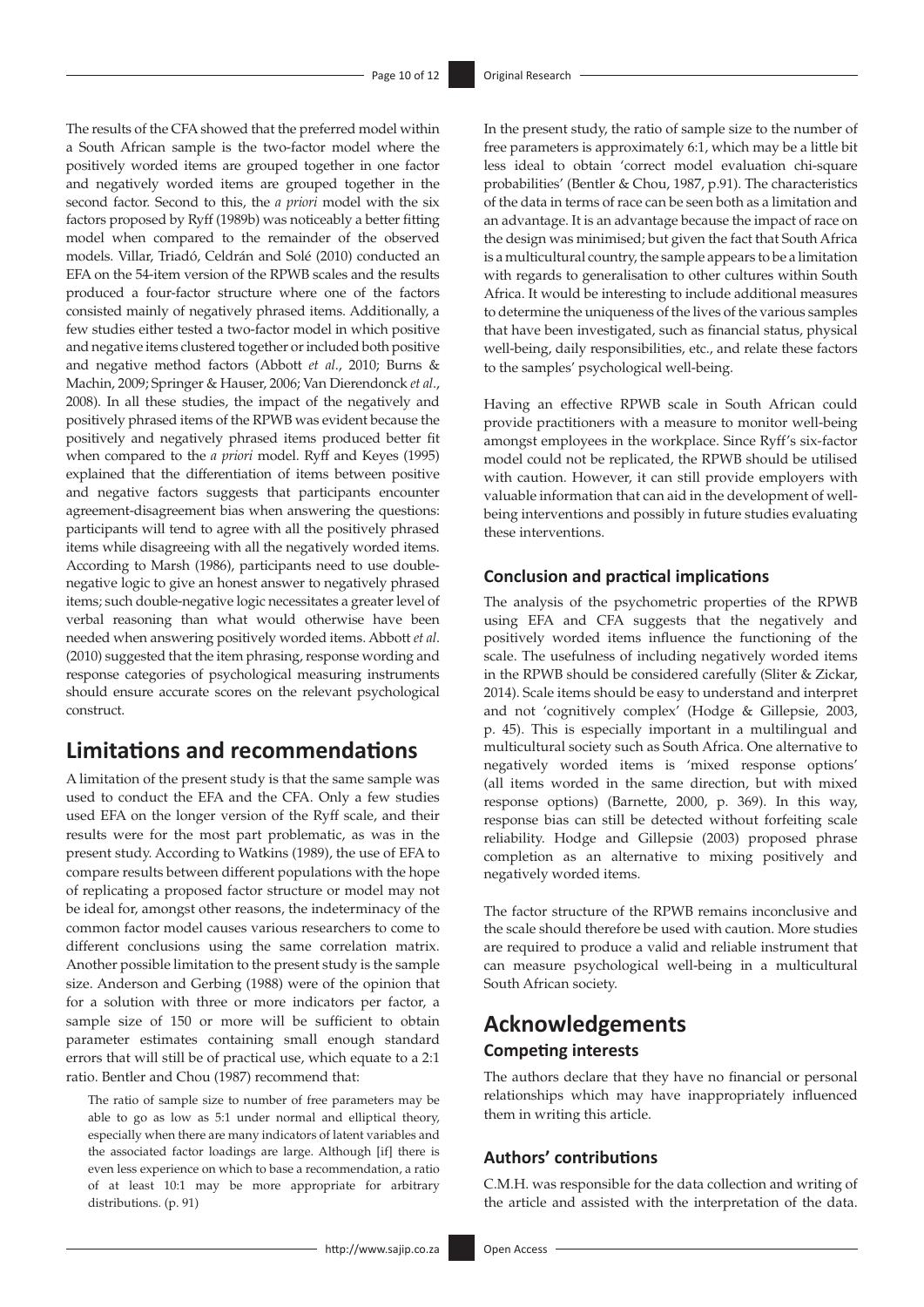C.H. was the project leader responsible for conceptualising the study and analysing and interpreting the data and was also responsible for writing the article. L.I.J. assisted with the data collection and writing the article.

## **References**

- Abbott, R.A., Ploubidis, G.B., Huppert, F.A., Kuh, D., & Croudace, T.J. (2010). An evaluation of the precision of measurement of Ryff's Psychological Well-being scales in a population sample. *Social Indicators Research, 97*(3), 357–373. <http://dx.doi.org/10.1007/s11205-009-9506-x>
- Abbott, R.A., Ploubidis, G.B., Huppert, F.A., Kuh, D., Wadsworth, M.E.J., & Croudace, T.J. (2006). Psychometric evaluation of predictive validity of Ryff's psychological well-being items in a UK birth cohort sample of women. *Health and Quality of Life Outcomes, 4*(76), 1–16.<http://dx.doi.org/10.1186/1477-7525-4-76>
- Anderson, J.C., & Gerbing, D.W. (1988). Structural equation modelling in practice: A review and recommended two-step approach. *Psychological Bulletin, 103,* 411–423. <http://dx.doi.org/10.1037//0033-2909.103.3.411>
- Augusto-Landa, J.M., Pulido-Martos, M., & Lopez-Zafra, E. (2011). Does perceived emotional intelligence and optimism/pessimism predict psychological well-being? *Journal of Happiness Studies*, *12*(3), 463–474. [http://dx.doi.org/10.1007/](http://dx.doi.org/10.1007/s10902-010-9209-7) [s10902-010-9209-7](http://dx.doi.org/10.1007/s10902-010-9209-7)
- Barnette, J.J. (2000). Effects of stem and Likert response option reversals on survey internal consistency: If you feel the need, there is a better alternative to using those negatively worded stems. *Educational and Psychological Measurement, 60*(3), 361–370.<http://dx.doi.org/10.1177/00131640021970592>
- Bentler, P.M., & Chou, C.P. (1987). Practical issues in structural modeling. *Sociological Methods & Research*, *16*, 78–117.<http://dx.doi.org/10.1177/0049124187016001004>
- Boehm, J.K., & Kubzansky, L.D. (2012). The heart's content: The association between positive psychological well-being and cardiovascular health. *Psychological Bulletin*, *138*(4), 655–691.<http://dx.doi.org/10.1037/a0027448>
- Boers, M. (2014). *Empirical evaluation of the Steyn-Boers structural model of psychological well-being at work.* Unpublished master's dissertation, Stellenbosch University, Stellenbosch, South Africa.
- Botha, E.M. (2006). *Psychological well-being and biological correlates in African women.* Unpublished doctoral thesis, North-West University, Potchefstroom Campus, Potchefstroom, South Africa.
- Brown, T. (2006). *Confirmatory factor analysis for applied research*. New York, NY: Guilford Press.
- Burns, R.A., & Machin, A. (2009). Investigating the structural validity of Ryff's psychological well-being scales across two samples. *Social Indicators Research, 93*(2), 359–375.<http://dx.doi.org/10.1007/s11205-008-9329-1>
- Cheng, S., & Chan, A.C.M. (2005). Measuring psychological well-being in the Chinese.<br> *Personality and Individual Differences* 38 1307–1316 http://dx.doi *Personality and Individual Differences, 38,* 1307–1316. [http://dx.doi.](http://dx.doi.org/10.1016/j.paid.2004.08.013) [org/10.1016/j.paid.2004.08.013](http://dx.doi.org/10.1016/j.paid.2004.08.013)
- Clark, L.A., & Watson, D. (1995). Constructing validity: Basic issues in scale development. *Psychological Assessment, 7*, 309–319. [http://dx.doi.](http://dx.doi.org/10.1037//1040-3590.7.3.309) development. *Psychological*<br>[org/10.1037//1040-3590.7.3.309](http://dx.doi.org/10.1037//1040-3590.7.3.309)
- Clarke, P.J., Marshall, V.W., Ryff, C.D., & Wheaton, B. (2001). Measuring psychological well-being in the Canadian study of health and aging. *International Psycho-geriatrics, 13,* 79–90.<http://dx.doi.org/10.1017/s1041610202008013>
- Davidson, D. (2006). *Psychological, physical and social wellbeing in an individual and team sport: A phenomenological and quantitative study*. Unpublished master's dissertation, University of Zululand, Mhlathuze, South Africa.
- De Chavez, A.C., Backett-Milburn, K., Parry, O., & Platt, S. (2005). Understanding and researching wellbeing: Its usage in different disciplines and potential for health research and health promotion. *Health Education Journal*, *64*(1), 70–87. <http://dx.doi.org/10.1177/001789690506400108>
- Deci, E.L., & Ryan, R.M. (2008). Hedonia, eudaimonia, and well-being: An introduction. *Journal of Happiness Studies*, *9*, 1–11. [http://dx.doi.org/10.1007/s10902-006-](http://dx.doi.org/10.1007/s10902-006-9018-1) [9018-1](http://dx.doi.org/10.1007/s10902-006-9018-1)
- Diener, E., Kesebir, P., & Lucas, R. (2008). Benefits of accounts of well‐being: For societies and for psychological science. *Applied Psychology*, *57*(s1), 37–53. [http://](http://dx.doi.org/10.1111/j.1464-0597.2008.00353.x) [dx.doi.org/10.1111/j.1464-0597.2008.00353.x](http://dx.doi.org/10.1111/j.1464-0597.2008.00353.x)
- Dodge, R., Daly, A.P., Huyton, J., & Sanders, L.D. (2012). The challenge of defining well-being. *Journal of Wellbeing, 2*(3), 222–235. [http://dx.doi.org/10.5502/ijw.](http://dx.doi.org/10.5502/ijw.v2i3.4) [v2i3.4](http://dx.doi.org/10.5502/ijw.v2i3.4)
- Edwards, D.J., & Edwards, S.D. (2012). The evaluation of a psychological skills training programme for rugby players. *African Journal for Physical, Health Education, Recreation and Dance, 18*(3), 525–534.
- Erhabor, I.S., & Ndlovu, N.D. (2013). How happy are married people? Psychological indicators of marital satisfaction of married men and women in Gauteng province, South Africa. *Gender & Behaviour, 11*(2), 5486–5498.
- Fava, G.A., & Tomba, E. (2009). Increasing psychological well-being and resilience by psychotherapeutic methods. *Journal of Personality*, 77(6), 1903–1934. <http://dx.doi.org/10.1111/j.1467-6494.2009.00604.x>
- Fernandes, H.M., Vasconcelos-Raposo, J., & Teixeira, C.M. (2010). Preliminary analysis<br>of the psychometric properties of Ryff's Scales of Psychological Well-Being in<br>Portuguese adolescents. The Spanish Journal of Psycholog <http://dx.doi.org/10.1017/s1138741600002675>

Field, A. (2005). *Discovering statistics using SPSS.* (3rd edn.). London, UK: Sage.

- Hamaker, E.L., Nesselroade, J.R., & Molenaar, P.C.M. (2007). The integrated trait–state model. *Journal of Research in Personality, 41,* 295–315. [http://dx.doi.](http://dx.doi.org/10.1016/j.jrp.2006.04.003) [org/10.1016/j.jrp.2006.04.003](http://dx.doi.org/10.1016/j.jrp.2006.04.003)
- Henn, C.M. (2013). Measures of well-being. In C. Foxcroft & G. Roodt (Eds.), *Introduction to psychological assessment in the South African context,* (4th edn. pp. 171–184). Cape Town, South Africa: Oxford University Press.
- Henson, R.K., & Roberts, J.K. (2006). Use of exploratory factor analysis in published research: Common errors and some comment on improved practice. *Educational and Psychological Measurement, 66*(3), 393–416. [http://dx.doi.](http://dx.doi.org/10.1177/0013164405282485) [org/10.1177/0013164405282485](http://dx.doi.org/10.1177/0013164405282485)
- Hodge, D.R., & Gillepsie, D. (2003). Phrase completions: An alternative to Likert scales. *Social Work Research, 27*(1), 45–55.<http://dx.doi.org/10.1093/swr/27.1.45>
- Huta, V., & Waterman, A.S. (2014). Eudaimonia and its distinction from hedonia:<br>Developing a classification and terminology for understanding conceptual and<br>operational definitions. Journal of Happiness Studies, 15(6), 142
- IBM Corp. (Released 2013). *IBM SPSS Statistics for Windows, Version 22.0* [Computer software]. Armonk, NY: IBM Corp.
- Jones, N.L.K. (2014). *Personality and job satisfaction: The moderating effect of psychological well-being*. Unpublished master's dissertation, University of Johannesburg, Johannesburg, South Africa.
- Kafka, G.J., & Kozma, A. (2002). The construct validity of Ryff's scales of psychological well-being (SPWB) and their relationship to measures of subjective well-being. *Social Indicators Research*, *57*(2), 171–190.
- Kállay, É., & Rus, C. (2014). Psychometric properties of the 44-item version of Ryff's Psychological Well-Being Scale. *European Journal of Psychological Assessment, 30*(1), 15–21.<http://dx.doi.org/10.1027/1015-5759/a000163>
- Kashdan, T.B., Biswas-Diener, R., & King, L.A. (2008). Reconsidering happiness: The<br>costs of distinguishing between hedonics and eudainonia. The Journal of Positive<br>Psychology, 3(4), 219–233. http://dx.doi.org/10.1080/1743
- Kitamura, T., Yasuko, K., Gatayama, R., Matsuoka, T., Miura, S., & Yamaba, K. (2004).<br>Ryff's Psychological Well-Being Inventory: Factorial structure and life history<br>correlates among Japanese university students. *Psycholo*
- Kitayama, S., Karasawa, M., Curhan, K.B., Ryff, C.D., & Markus, H.R. (2010).<br>Independence and interdependence predict health and wellbeing: Divergent<br>patterns in the United States and Japan. *Frontiers in Psychology*, 1, 1 <http://dx.doi.org/10.1037/0012-1649.22.1.37>
- Lindfors, P., Berntsson, L., & Lundberg, U. (2006). Factor structure of Ryff's<br>Psychological Well-Being Scales in Swedish female and male white-collar workers.<br>Personality and Individual Differences, 40, 1213-1222. http:// [org/10.1016/j.paid.2005.10.016](http://dx.doi.org/10.1016/j.paid.2005.10.016)
- Marsh, H.W. (1986). Negative item bias in ratings scales for preadolescent children: A cognitive-developmental phenomenon. *Developmental Psychology, 22*, 37–49. <http://dx.doi.org/10.1037/0012-1649.22.1.37>
- Nelson, D.L., & Simmons, B.L. (2003). Health psychology and work stress: A more<br>positive approach. In J.C. Quick & L.E. Tetrick (Eds.), Handbook of occupational<br>psychology, (pp. 97–119). Washington, DC: American Psychologi
- Pallant, J. (2011). *SPSS survival manual: A step by step guide to data analysis using SPSS program.* (5th edn.). Maidenhead, United Kingdom: McGraw Hill.
- Roodt, G. (1991). *Die graad van werkbetrokkenheid as voorspeller van persoonlike welsyn: 'n studie by bestuurders.* [The degree of work involvement as a predictor of personal well-being: A study among managers]. Unpublished doctoral thesis, University of the Orange Free State, Bloemfontein, South Africa.
- Ryan, R.M., & Deci, E.L. (2001). On happiness and human potentials: A review of research on hedonic and eudaimonic well-being. *Annual Review of Psychology*, *52*(1), 141–166.<http://dx.doi.org/10.1146/annurev.psych.52.1.141>
- Ryff, C.D. (1989a). Beyond Ponce de Leon and life satisfaction: New directions in quest of successful aging. *International Journal of Behavioural Development, 12*(1), 35–55.<http://dx.doi.org/10.1177/016502548901200102>
- Ryff, C.D. (1989b). In the eye of the beholder: Views of psychological well- being among middle-aged and older adults. *Psychology and Aging, 4,* 195–210. <http://dx.doi.org/10.1037/0882-7974.4.2.195>
- Ryff, C.D. (1989c). Happiness is everything, or is it? Explorations on the meaning of psychological well-being. Journal of Personality and Social Psychology, 57, 1069–1081.<http://dx.doi.org/10.1037/0022-3514.57.6.1069>
- Ryff, C.D. (2013a). Eudaimonic well-being and health: Mapping consequences of self-realization. In A.S. Waterman (Ed.), *The best within us: Positive psychology perspectives on eudaimonia,* (pp. 77–98). Washington, DC: American Psychological Association.
- Ryff, C.D. (2013b). Psychological well-being revisited: Advances in the science and practice of eudaimonia. *Psychotherapy and Psychosomatics*, *83*(1), 10–28. <http://dx.doi.org/10.1159/000353263>
- Ryff, C.D., Dienberg, L.G., Urry, H.L., Muller, D., Rosenkranz, M.A., Friedman, E.M., et<br>al. (2006). Psychological well-being and ill-being: Do they have distinct or mirrored<br>biological correlates? Psychotherapy and Psycho <http://dx.doi.org/10.1159/000090892>
- Ryff, C.D., & Keyes, C.L.M. (1995). The structure of psychological well-being revisited. *Journal of Personality and Social Psychology*, *69*(4), 719. [http://dx.doi.](http://dx.doi.org/10.1037/0022-3514.69.4.719) [org/10.1037/0022-3514.69.4.719](http://dx.doi.org/10.1037/0022-3514.69.4.719)
- Ryff, C.D., Magee, W.J., Kling, K.C., & Wing, E.H. (1999). Forging macro-micro linkages<br>in the study of psychological well-being. In C.D. Ryff & V.M. Marshall (Eds.),<br>The self and society in aging processes, (pp. 247–278).